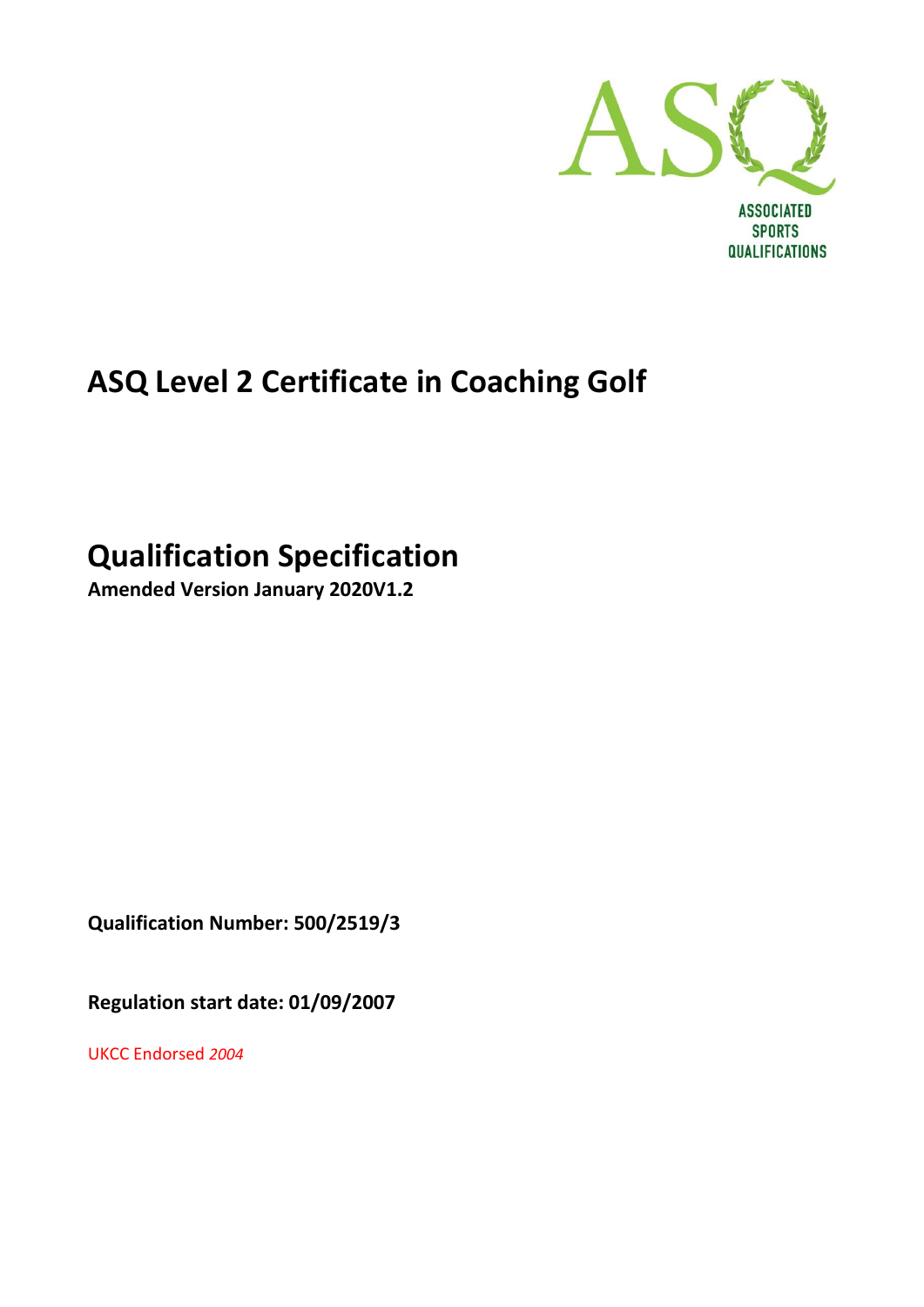## **Contents**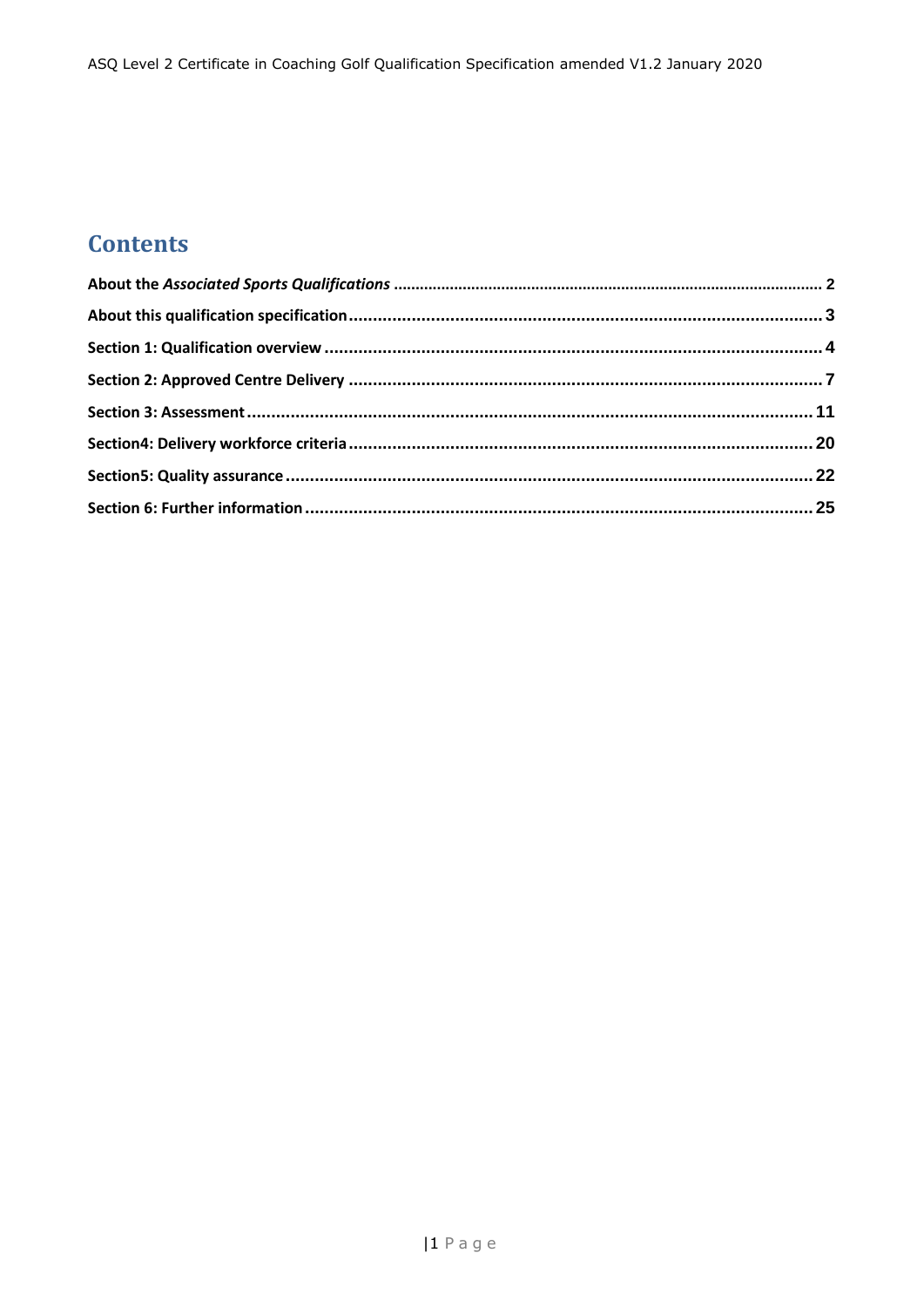## <span id="page-2-0"></span>**About the** *Associated Sports Qualifications*

Associated Sports Qualifications (ASQ) is an Ofqual and Scottish Qualifications Authority (SQA) approved awarding organisation providing a qualification awarding service to National Governing Bodies of sport or recognised Lead Bodies within the sport and leisure industry. We are based on the site of The Belfry Hotel, near Sutton Coldfield, at the home of the Professional Golfers' Association National Training Academy.

An Independent Limited Liability Partnership, ASQ provides a high quality awarding service for qualifications within the sport and leisure industry working with key industry partners. Our current member partners are **[The Professional Golfers' Association](http://www.pga.info/)** (The PGA).

Approved by Ofqual and the SQA, we are committed to ensuring high standard, cost effective quality assurance on behalf of our partners, customers and learners.

#### ASQ's Vision:

To provide a qualification awarding service to sport 'National Governing Bodies' or sport 'Lead Bodies' that have:

- A strong desire to influence the content and quality of qualifications within their own sport to ensure that they are fit for purpose
- A desire and capability to provide the necessary expertise to facilitate the development, implementation and ongoing monitoring of the qualifications
- A willingness to underwrite the financial implications of their actions and forecasted uptake of the qualifications
- The capacity to deliver and assess the qualifications to the required ASQ and regulatory standards.

#### *ASQ's Mission:*

*To provide 'National Governing Bodies' for sport or 'Lead Bodies' for sport with qualifications which are relevant and fit for purpose through a quality assured and cost effective qualification awarding service.*

Contact details:

*Associated Sport Qualifications* Ping House The Belfry Sutton Coldfield B76 9PW

Tel: 01676 477866 Website: www.asq.org.uk E-mail: rachelpalmer@asq.org.uk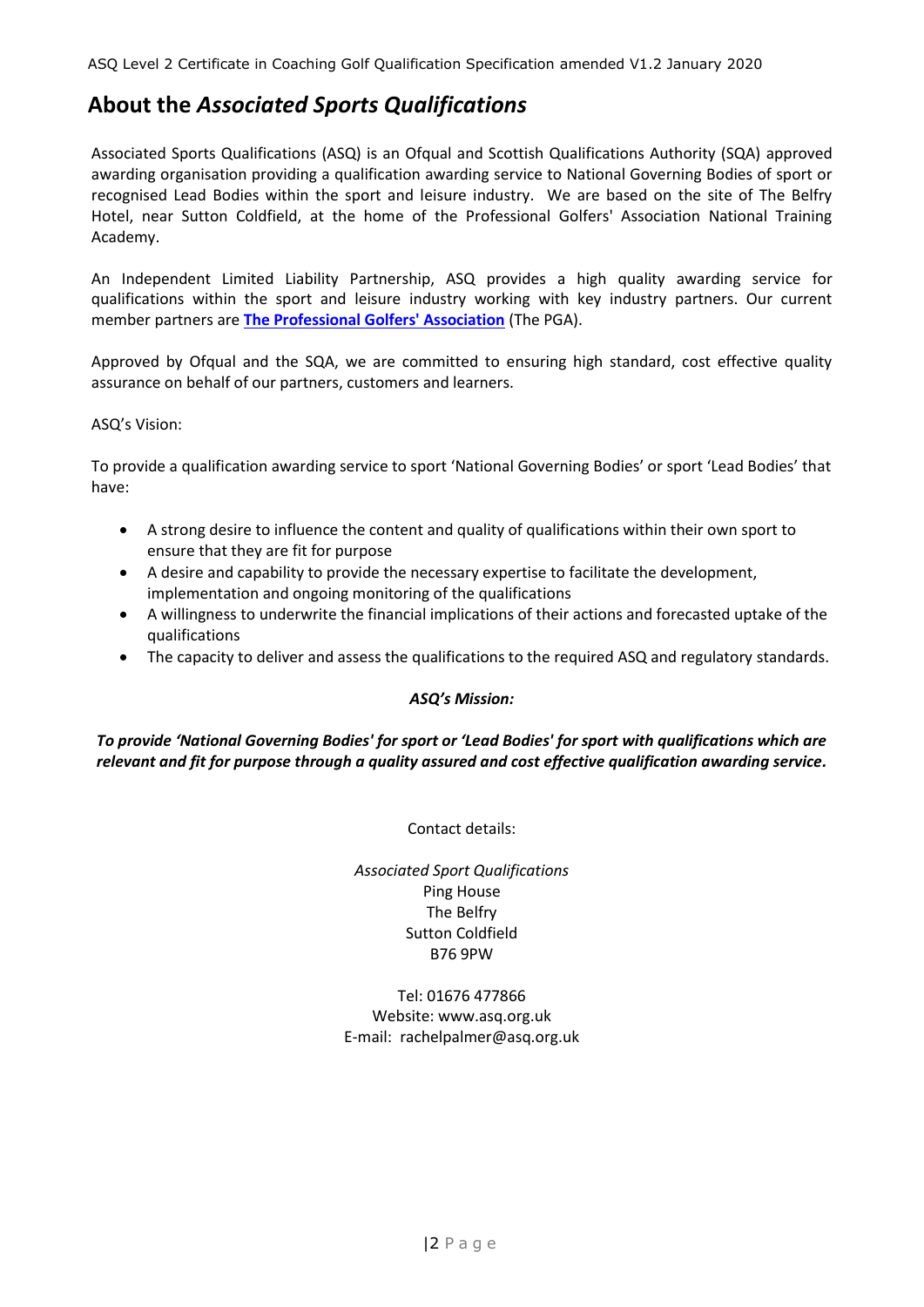#### <span id="page-3-0"></span>**About this qualification specification**

Welcome to the qualification specification for the ASQ Level 2 Certificate in Coaching Golf (VRQ). This qualification specification is written for ASQ Approved Centres or for those providers /organisations seeking to offer the qualification to learners. Any training provider or organisation that wishes to deliver an ASQ awarded qualification must fulfil specific requirements as set out by the ASQ\*. Training providers or organisations that satisfy these requirements are referred to as Approved Centres (or *Centres*). Only ASQ Approved Centres can offer ASQ qualifications to learners. This introductory section of the document explains what information is included within this qualification specification.

Section 1 – Qualification overview – provides a general overview of the qualification, the structure of the qualification with respects to the units included within the qualification and general information about the assessment requirements of the qualification.

Section 2 – Approved Delivery Centre – provides *Centres* with guidance and information about the delivery of the qualification. This includes guidance on the design of the learning programme that centres can offer to learners, the support that *Centres* should offer to learners, the learning resources that can provide information to learners and the facility and resource expectations of *Centres* delivering the qualification.

Section  $3 -$  Assessment – provides the detailed assessment strategy for the qualification, including guidance for *Centres* on the methods to be used and what assessments are required to satisfy the requirements of the qualification.

Section 4 – Workforce criteria – provides *Centres* with information about the workforce requirements for the delivery and assessment of the qualification. This is focussed on the tutor / assessor roles providing appropriate information about the skills-set, qualifications and knowledge required for the roles; and, guidance on professional development (or CPD) for the roles.

Section 5 – Quality assurance – provides information and guidance to *Centres* about the quality assurance policies and procedures expected for the successful delivery of the qualification.

Section 6 – Further information – provides general information for *Centres* about the progression opportunities and professional development (or CPD) for learners.

\*For providers that are not approved, please contact ASQ at:

*Associated Sport Qualifications* Ping House The Belfry Sutton Coldfield B76 9PW

Tel: 01675 624764 Website: www.asq.org.uk E-mail: info@asq.org.uk.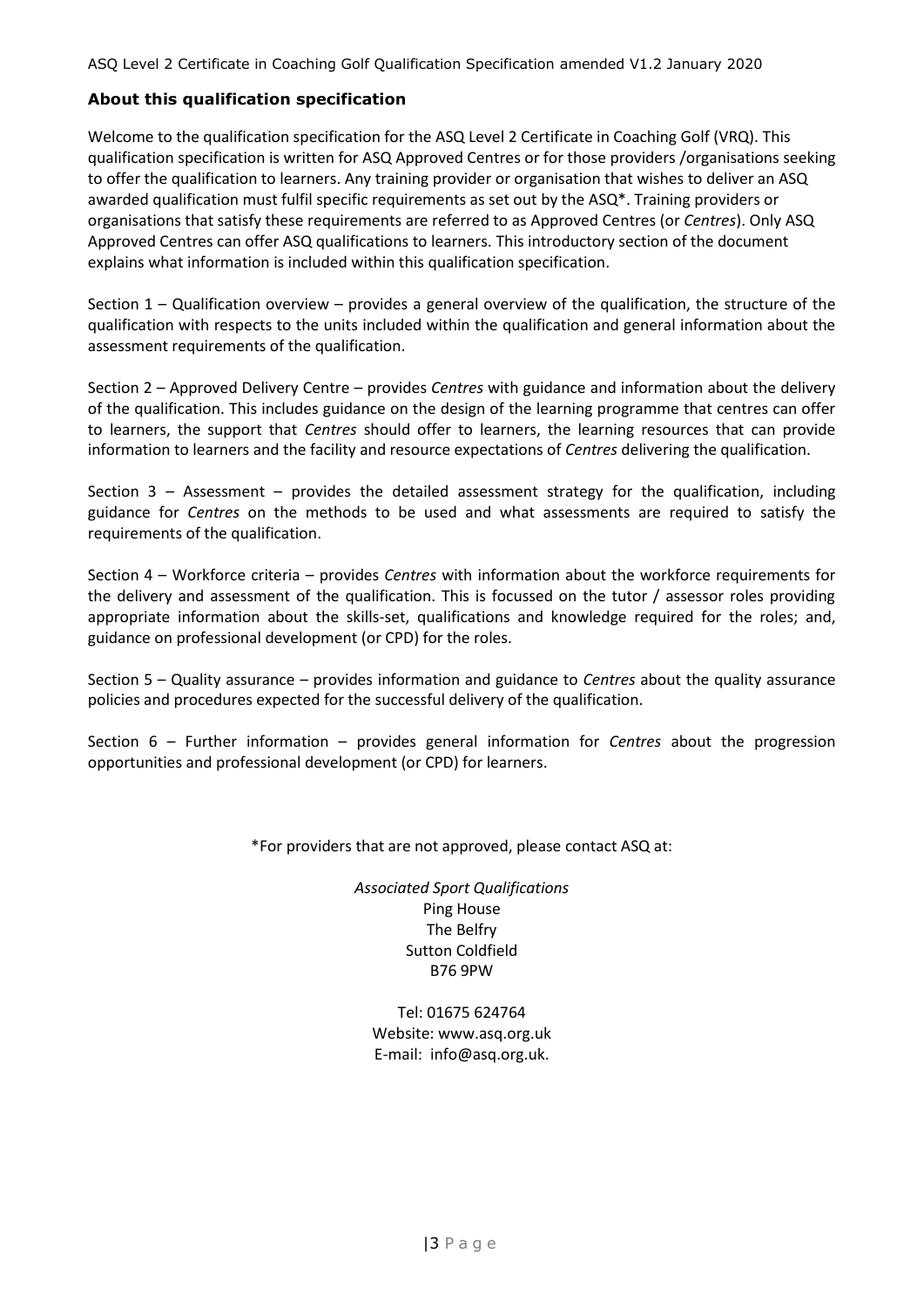## <span id="page-4-0"></span>**Section 1: Qualification overview**

| <b>Qualification:</b>               | ASQ Level 2 Certificate in Coaching Golf                                                                                                                                                                                                                                                                                                                                                                                                                                                                                                                                                                                                                                                                                                                                       |
|-------------------------------------|--------------------------------------------------------------------------------------------------------------------------------------------------------------------------------------------------------------------------------------------------------------------------------------------------------------------------------------------------------------------------------------------------------------------------------------------------------------------------------------------------------------------------------------------------------------------------------------------------------------------------------------------------------------------------------------------------------------------------------------------------------------------------------|
| <b>Qualification Number:</b>        | 500/2519/3                                                                                                                                                                                                                                                                                                                                                                                                                                                                                                                                                                                                                                                                                                                                                                     |
| <b>Guided Learning Hours (GLH):</b> | 34                                                                                                                                                                                                                                                                                                                                                                                                                                                                                                                                                                                                                                                                                                                                                                             |
| <b>TQT</b>                          | 130 hours (inclusive of home study, tutor contact time and<br>assessment)                                                                                                                                                                                                                                                                                                                                                                                                                                                                                                                                                                                                                                                                                                      |
| <b>Valid from:</b>                  | 1/09/2007                                                                                                                                                                                                                                                                                                                                                                                                                                                                                                                                                                                                                                                                                                                                                                      |
| <b>Pre-requisites</b>               | Learners must be at least 16 years of age on registration for<br>the qualification<br>Learners must have achieved the Level 1 Award in Coaching<br>Golf (or equivalent)<br>Prior recorded evidence of coaching experience as<br>candidates may be required to demonstrate an appropriate<br>level of playing ability.<br>Candidates must attend all points of the learning<br>programme.<br>It is strongly recommended that candidates have<br>completed a minimum of 30 hours logged coaching<br>experience since the completion of the Level 1 certificate in<br>Coaching Golf in order to have obtained the necessary<br>coaching experience- although this is not a mandatory<br>requirement.<br>Approved Delivery Centres to ensure all candidates meet<br>entry criteria |
| <b>Period of registration</b>       | 2 years. It is expected that candidates will complete all<br>aspects of the assessment for the qualification and apply<br>for certification within the 2 year registration period.<br>Candidates who are unable to complete their assessment<br>within this period may apply, with good reason and via<br>their approved delivery centre to extend their registration<br>for a period of 6 months. The agreement will be subject to<br>approval by the PGA and based on individual circumstances<br>A fee will be charged for this extension (see approved<br>Centre Handbook for current fees)                                                                                                                                                                                |
| <b>Registration remit</b>           | This qualification specification is for candidate registrations<br>within England, NI and Wales. A separate qualification<br>specification exists for registrations in Scotland.                                                                                                                                                                                                                                                                                                                                                                                                                                                                                                                                                                                               |

**There is no handicap required, however learners must be able to consistently explain, demonstrate and apply the correct technical models for the full range of applicable shots (e.g. Full-Swing, Chip, Pitch and Bunker) throughout the delivery and assessment of this qualification.** 

**Equivalent qualifications will include previous versions of this qualification as determined by The PGA**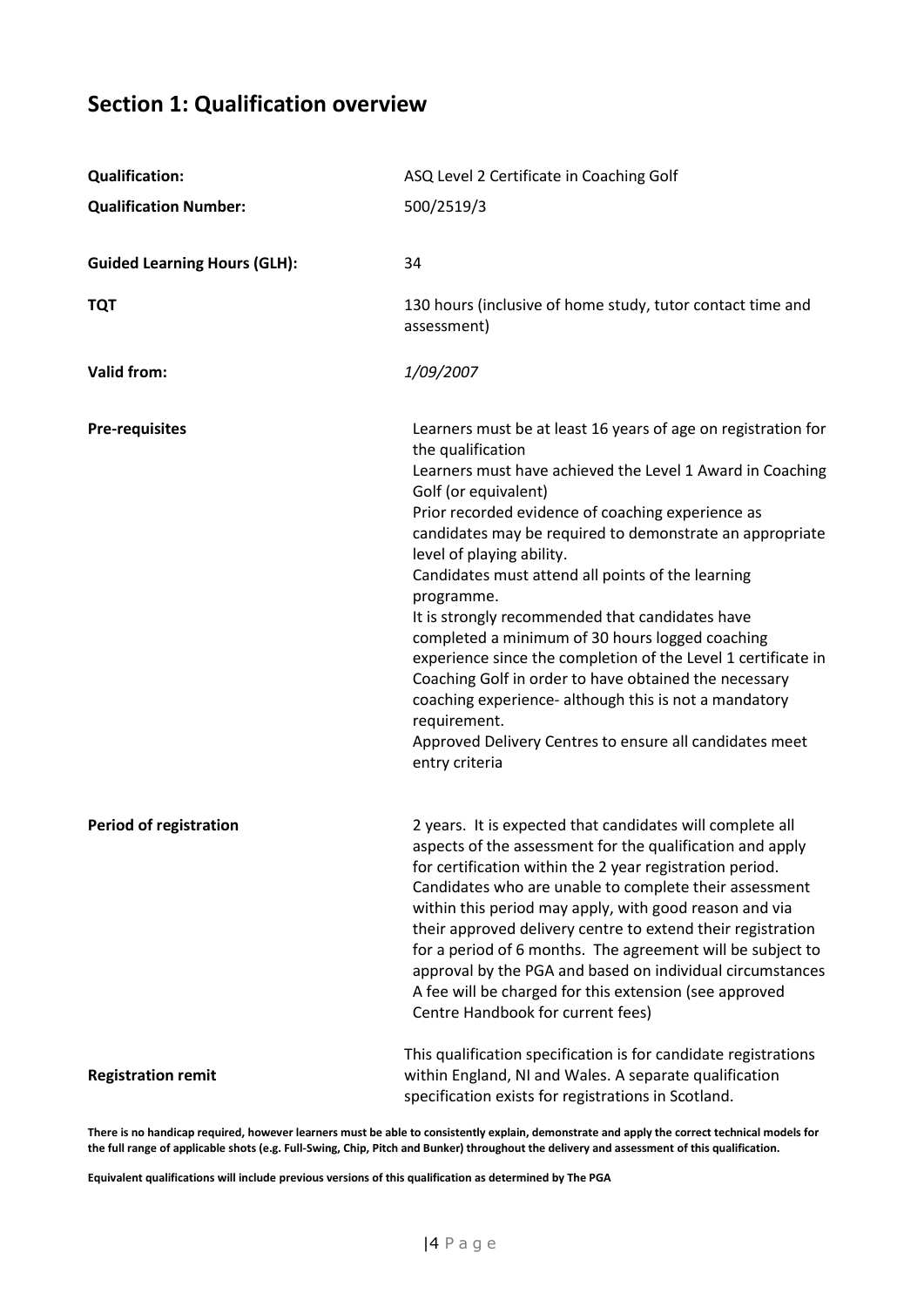## **Qualification objective**

The ASQ Level 2 Certificate in Coaching Golf is an occupationally related qualification that provides learners with an opportunity to study and be assessed in both the practical and theoretical aspects of coaching golf to developing players.

The qualification will provide learners with the knowledge and understanding of the technical models appropriate to coaching developing players on a one-to-one basis. Furthermore, the qualification will enable learners to plan, deliver and review a series of effective coaching sessions with developing players to improve their performance.

The qualification has been developed in partnership with The Professional Golfers' Association (PGA), on behalf of the UK Source Group for Golf<sup>1</sup> and is based on the *National Occupational Standards for Sports Coaching* (published in 2013 – see www. skillsactive.com).

As the Lead Governing Body for Golf the PGA is committed to providing coaching services to both amateur and professions players and coaches.

The successful attainment of this qualification may be used as a stepping stone to proceed to study the ASQ Level 3 Certificate in Coaching Golf.

#### **\*Limits of Responsibility**

Approved Delivery Centres must ensure that candidates understand that the Level 2 qualification provides them with knowledge and skills to be able to plan, deliver, monitor and evaluate a series of coaching sessions to golfers developing their playing ability. Learners should be supported by centres to understand the limits of their responsibility and that they should only provide coaching advice and recommendations within the scope of their ability.

Centres must also ensure that learners understand that they may need additional training, qualifications and support if coaching in specific sporting environments or circumstances that challenge the experience of the candidate, for example when working with players with a disability.

The UK Source Group for Golf consists of representation from the governing bodies of golf within the UK and includes the Home Nations Golf Unions (both men and women), the R&A, the PGA with support from **sports coach UK**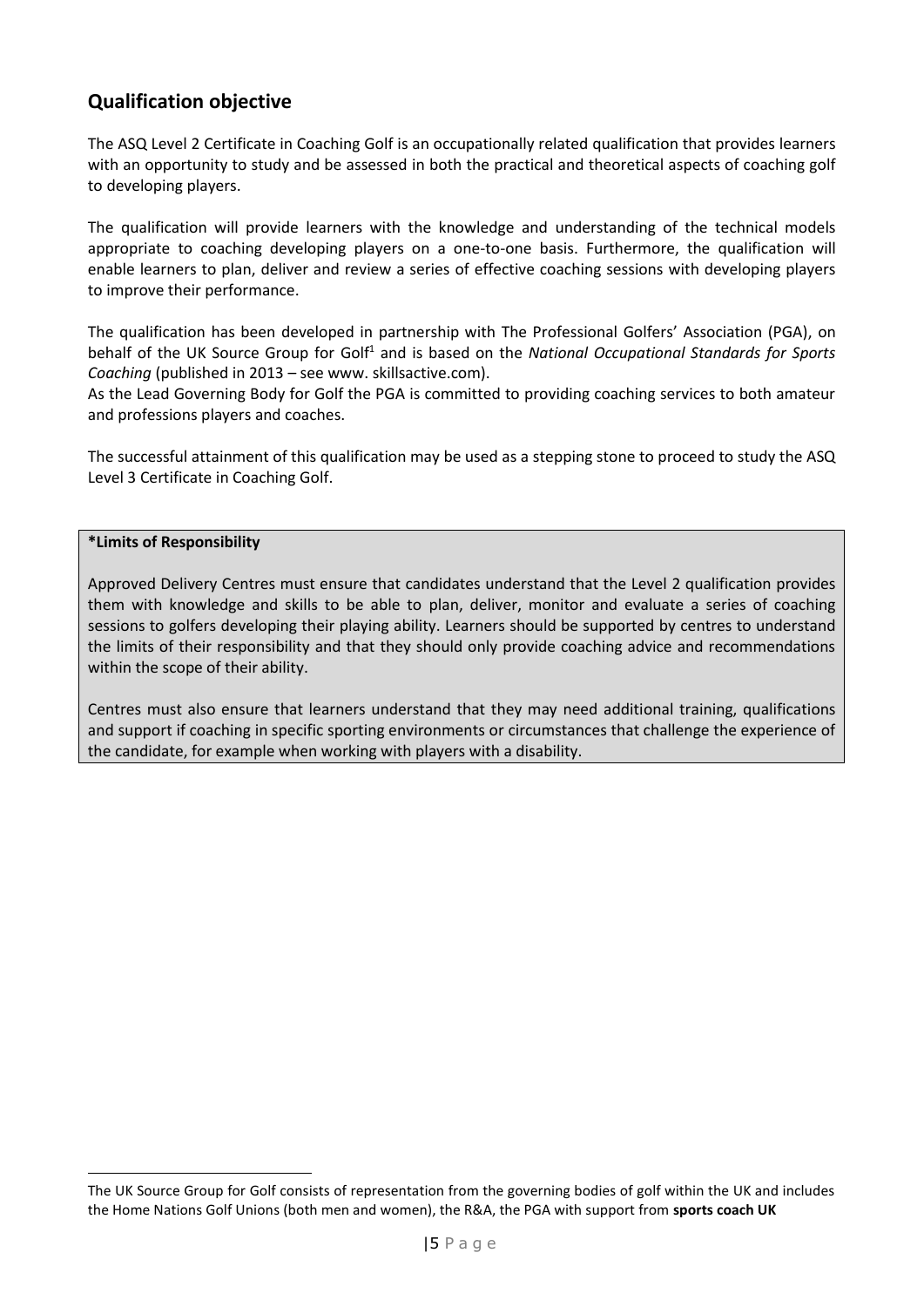#### **Figure 1: Elements of the ASQ Level 2 Certificate in Coaching Golf**



All elements are mandatory and certification is available on completion of the whole qualification.

To achieve the qualification the candidate must attend a programme of training and successfully complete all required assessment criteria.

#### **Assessment overview**

Certification of the ASQ Level 2 Certificate in Coaching Golf requires that candidates demonstrate competence in all aspects of the elements with the qualification and within all areas as defined within the assessment strategy. Assessment will be via knowledge tests and assessment of their practical coaching ability.

Approved Delivery Centres will coordinate the assessment of their registered learners. Centres are able to use a range of assessment methods in accordance with the assessment strategy of the qualification – see section 3. This is a vocationally-related qualification and learners will be assessed in:

- their knowledge of coaching practice
- knowledge of technical aspects of Golf
- Practical ability to coach

There is no requirement for each learning outcome or assessment criteria to be assessed separately; this has the potential to create excessive over-assessment of the learner and also may duplicate assessment practice. Centres are encouraged to assess the qualification holistically. For example, where learners can provide evidence for a range of criteria / outcomes and indeed units, centres are encouraged to design assessments to enable this.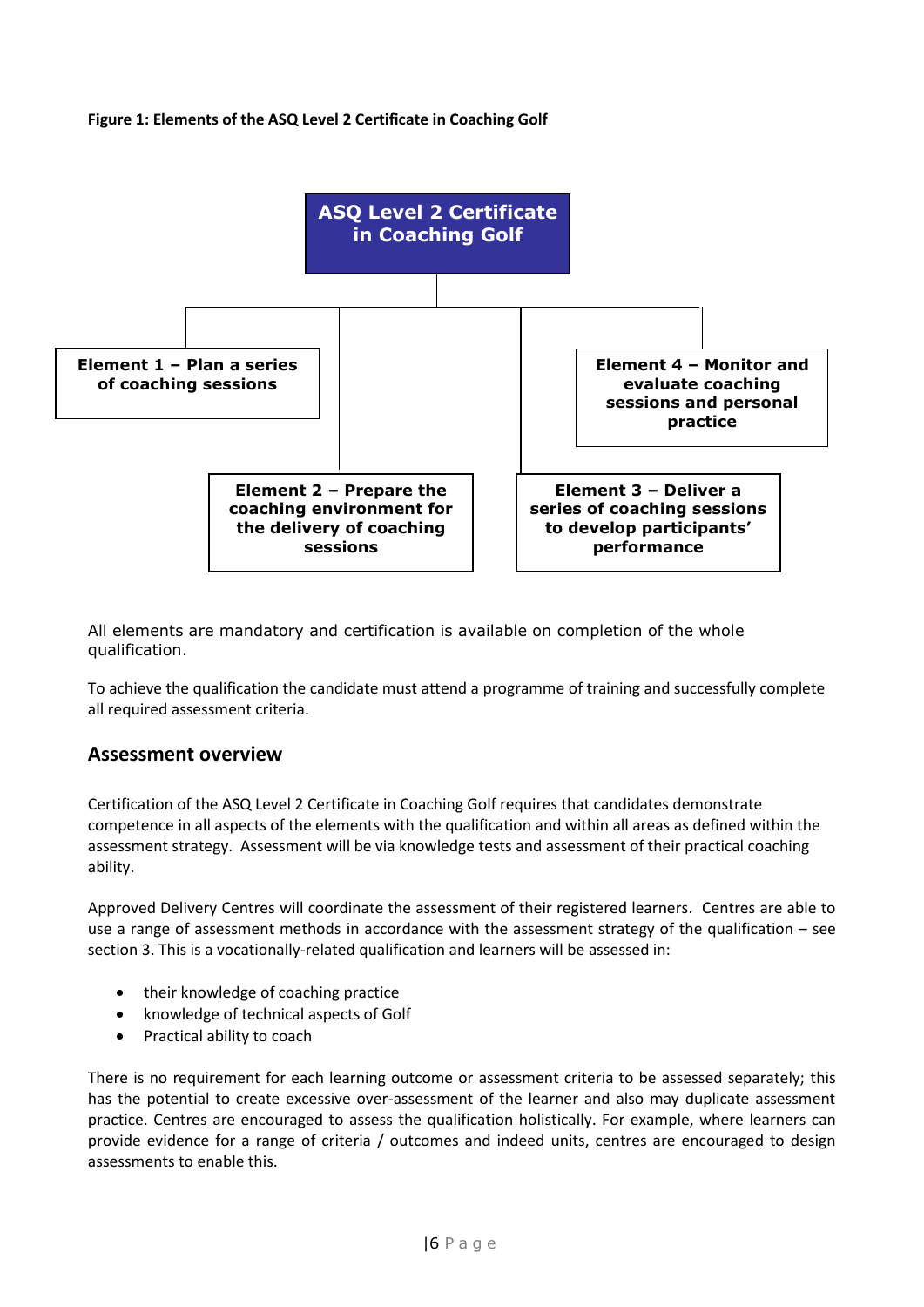## **Section2: Approved Centre delivery**

*Note: Centres should also refer to the following resource The ASQ Approved Centre Handbook<sup>2</sup> to assist the delivery of the qualification.*

### **Learning programme**

Providing coaching to golfers, at whatever level, is a responsible role. There are high expectations in relation to coach and player conduct, and that behaviour must be understood and supported by every learner (trainee coach) undertaking this qualification.

The qualification is designed to be delivered via a flexible learning approach including a mix of face-to-face training, development tasks and can be complemented by structured online learning. The ASQ Level 2 Certificate in Coaching Golf includes appropriate emphasis on the practical aspects of the coaching role combined with the theoretical knowledge and understanding of coaching and the sport.

It is anticipated that to complete the qualification it would take an 'average' learner **130 hours** to acquire the necessary knowledge and understanding and demonstrate the associated skills. The qualification includes 'guided learning hours' or GLH; this is the estimated structured learning *i.e.* the face-to-face training, guided activities and pre-set learning opportunities (supported by learning resources where available). For the entire qualification, the GLH is **34**.

The learning programme for this qualification should include the following key aspects:

- **Initial assessment** of the learner, to recognise any prior learning / experience relevant to the qualification; and, to identify any learning support needs
- **Induction** to ensure learners understand the requirements of the qualification, how the qualification will be managed by the centre and what the expectations and aspirations are of them
- **Training opportunities** face-to-face training opportunities delivered by appropriately skilled and qualified tutors
- **Practice opportunities** where learners are able to put into practice aspects of the training either in a simulated / peer environment or within a 'real' coaching situation. These opportunities may include informal / formative assessment opportunities to assist the learners' development
- **Learner development opportunities**  support and guidance from centres to assist learners in their development of the appropriate knowledge and understanding for the qualification
- **Assessment opportunities** formal opportunities for learners to evidence the requirements of the qualification.

There is no set approach to delivering the qualification; ASQ does not insist that centres deliver qualifications in a certain way however it can offer guidance on good practice (see below). ASQ approved centres are able to design learning programmes to meet the needs of learners balanced with the requirements of the qualification providing the resource content are submitted to ASQ for approval prior to use to ensure they meet criteria submitted and approved by regulators.

It is suggested that Centres have a tutor / assessor to learner ratio of 1:8 with a minimum ratio of 1:4. Guidance on learning programme design can be provided by the PGA; please contact the ASQ offices for details.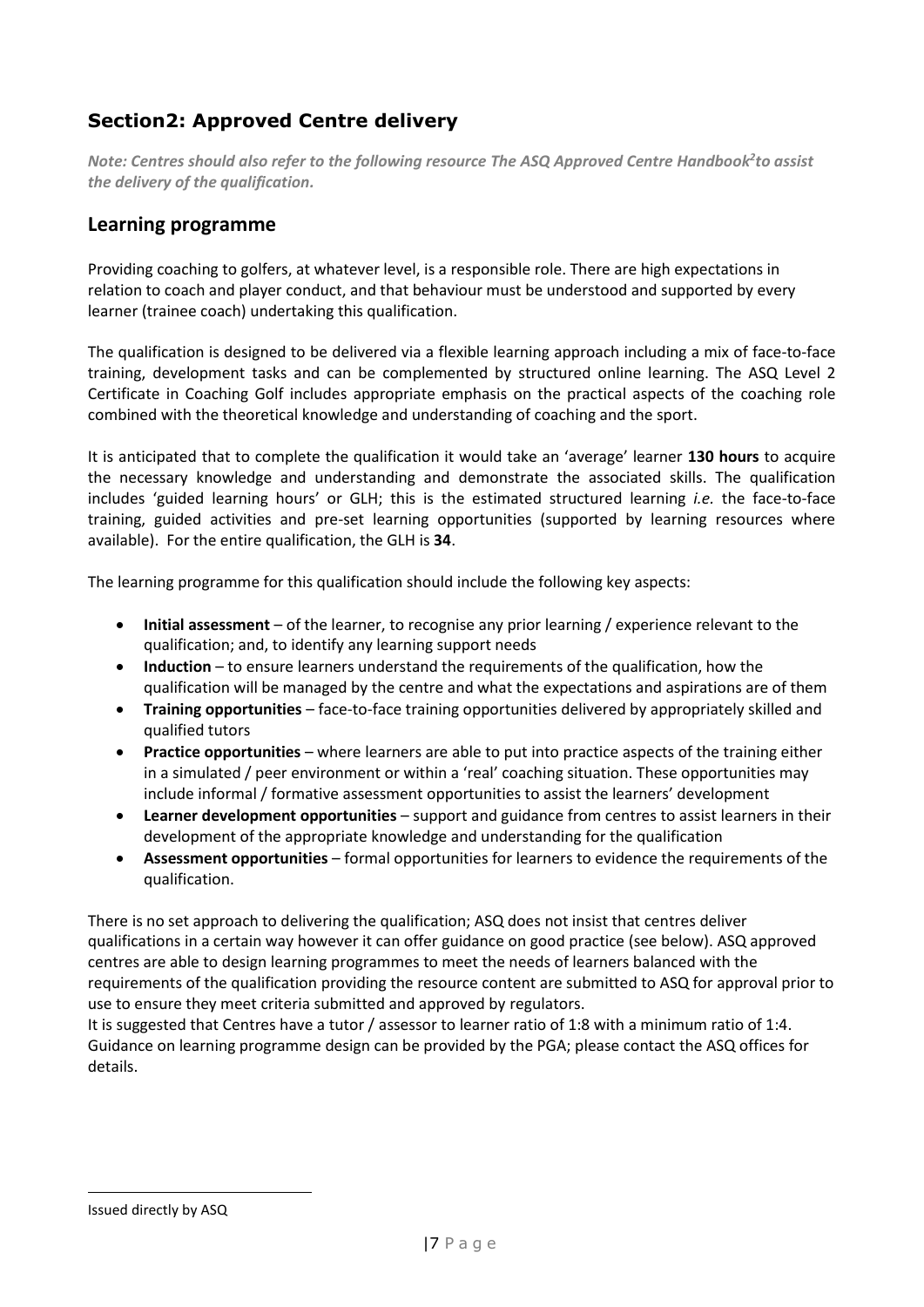## **Support for learners**

Some learners may require additional support from a tutor/assessor or other person (e.g. a mentor or learning support practitioner) in order to achieve the requirements of the qualification. In such circumstances, (for example where candidates have additional learning needs), Approved Delivery Centres can make reasonable adjustments to the learning programme for that individual (including adjustment to assessments). Approved Delivery Centres must have an appropriate and agreed policy (with ASQ) for reasonable adjustments to assessments.

A variety of organisations provide continuing support for learners as they develop their coaching skills. The PGA, Home Nations Golf Unions, The Golf Foundation and sports coach UK provide workshops, education and resource material that can assist in the development of coaching knowledge.

### **Learning resources – for guidance**

#### **Home Study Workbook**

The National Coaching Foundation. (1996). Coaching sessions – a guide to planning and goal-setting. Leeds: Coachwise Ltd.

sports coach UK. (2003). The Successful Coach. Leeds: Coachwise Ltd.

sports coach UK. (2003). How To Coach Children In Sport. Leeds: Coachwise Ltd.

sports coach UK. (2003). Coaching Young Performers. Leeds: Coachwise Ltd.

sports coach UK. (2002). Making Sport Fun. Leeds: Coachwise Ltd.

sports coach UK. (2003). What Is Sports Coaching? Leeds: Coachwise Ltd.

Davies, R.J., Bull, C.R., Roscoe, J.V., Roscoe, D.A. (2003). Physical Education and the Study of Sport. Mosby Schmidt, R.A. (1991). Motor Learning and Performance: From Principles to Practice. Champaign, IL: Human Kinetics

Williams, A.M, and Hodges, N.J. (2004). Skill Acquisition in Sport – Research, Theory and Practice. Abingdon: Routledge

#### **Learning to Learn**

Gilbert, W. & Trudel, P. (2006), The Coach as Reflective Practitioner, In Jones et al. (eds.) The Sports Coach as Educator. Abingdon: Routledge. pp. 113-127

Hatton, N. & Smith, D. (1995), Reflection in Teacher Education: Towards Definition and Implementation, Teaching & Teacher Education, Vol. 11, No. 1, pp. 33 -49

Knowles, Z., Gilbourne. D., Borrie. A. and Nevill. A. (2001) Developing the Reflective Sports Coach: a study exploring the process of reflective practice within a higher education coaching programme, Reflective Practice, Vol. 2, No. 2, pp. 185 – 207

Moon. J. (2006) Learning Journals, A Handbook for Reflective Practice and Professional Development, Routledge, Oxon

Schön. D, (1983) The Reflective Practitioner, Basic Books, New York

Sports Coach UK, (2003) A Guide to Mentoring Sports Coaches, Coachwise Solutions, Leeds

#### **Technical, Tactical & Physical Manual Books**

Cochran, A. & Stobbs, J. (1986) Search for the Perfect Swing. Triumph Books, Chicago

Jacobs, J. (1972) Practical Golf Stanley Paul, London

Pelz, D. (1999) The Short Game Bible. Aurumn Press, London

Pelz, D. (2000) The Putting Bible. Aurumn Press, London

R&A (2003) Rules of Golf. The Royal an Ancient Golf Club of St. Andrews and The United States Golf Association. St. Andrews

Wiren G. (1990) USPGA Manual, PGA of America, Florida

Wishon, T. (2006) Common sense Clubfitting – The Wishon Method, Tom Wishon Golf Technology, USA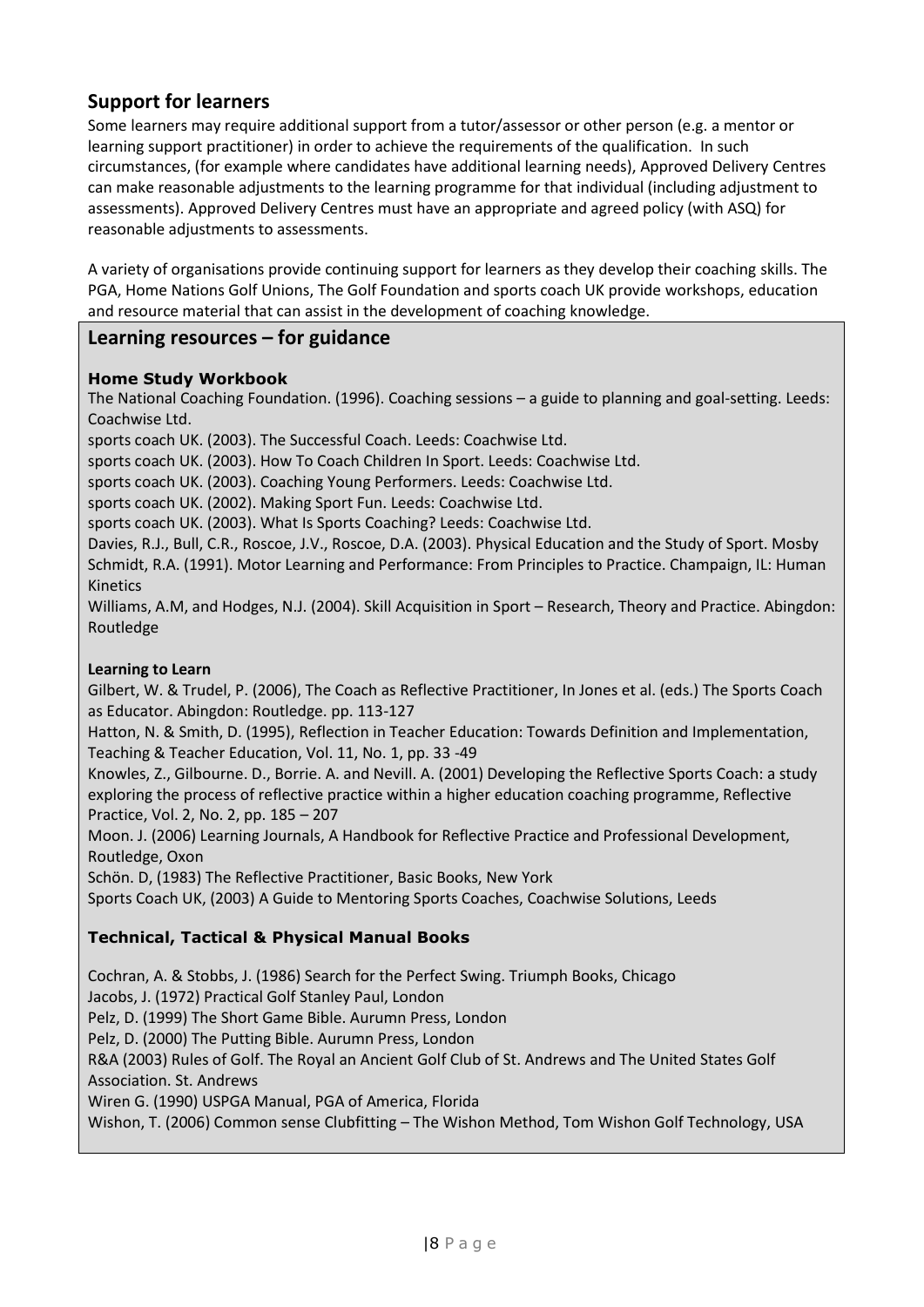### **Learning resources – for guidance continued Research papers**

Carnahan (2002) "Experimental study of effects of distance, slope and break on putting performance for active golfers." In Science and golf IV: Proceedings of the World Scientific Congress of golf. Routledge.

#### **Websites**

R&A (2006) Rules of Golf <http://www.randa.org/index.cfm?action=rules.rulessub.rulespage&cfid=3752781&cftoken=134> 67068 (accessed 12/07/06)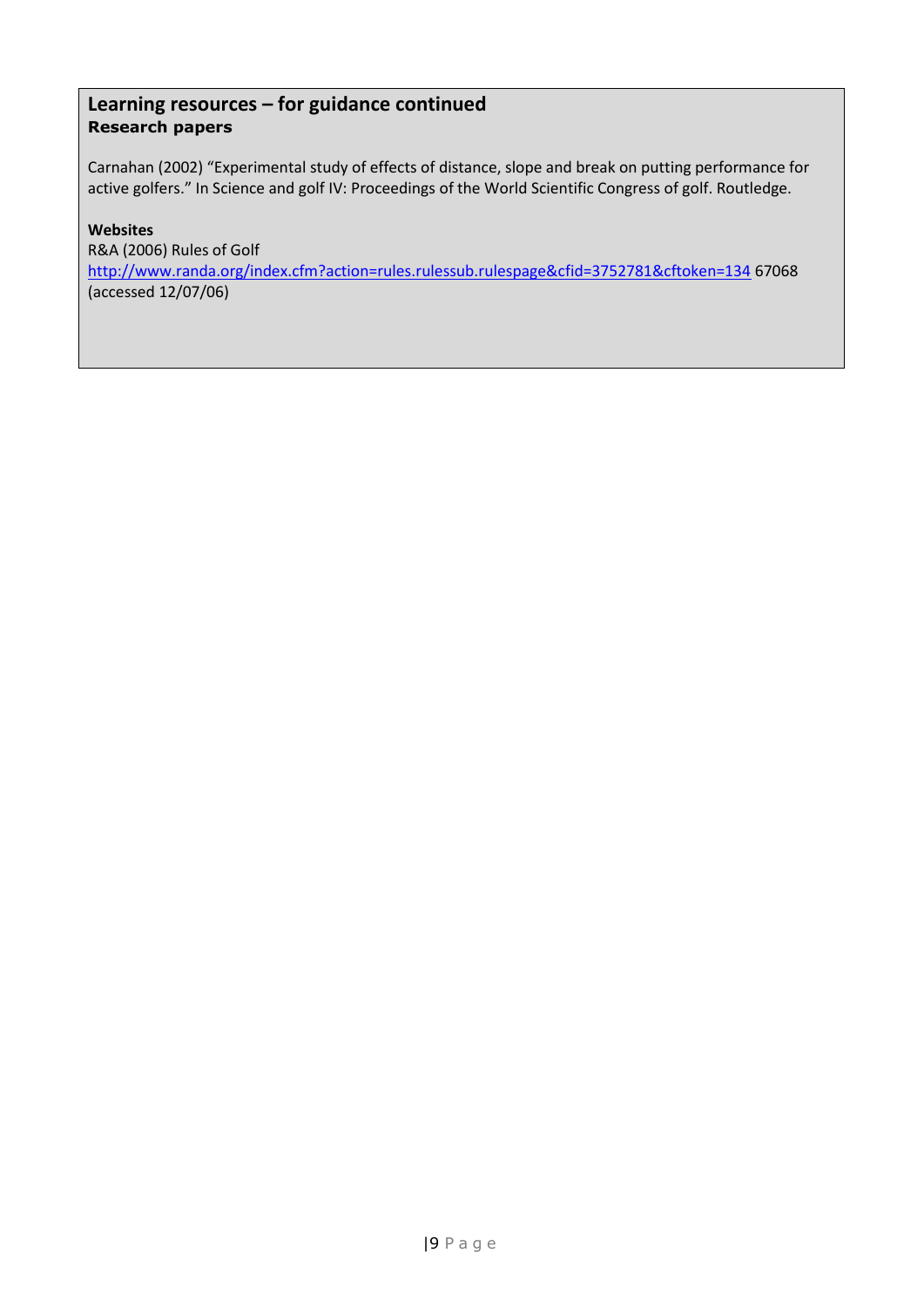## **Facilities / resources to support delivery**

This guidance supports and augments the generic criteria for facilities / resources found in the Approved Delivery Centre Approval Application Pack. All sites used for the training and / or assessment of the qualification must meet the requirements of health and safety regulations and accepted safe practice in the occupational area.

ASQ Approved Centres must be able to provide a suitable environment conducive to learning for the effective delivery and assessment of the qualification *i.e.* facilities that are well ventilated, well lit, of adequate size and protected from adverse weather conditions. The table below provides an overview of the facilities / resources required to support the delivery and assessment of both the theory and practical elements of the Leve 2 qualification.

| <b>Theory sessions</b>                                                           | <b>Practical sessions</b>                    |  |  |
|----------------------------------------------------------------------------------|----------------------------------------------|--|--|
| Conference room and breakout rooms appropriate<br>to the size of the group       | <b>Putting Green</b>                         |  |  |
| Additional rooms as required for additional group<br>of 8 candidates and 1 tutor | <b>Chipping Green</b>                        |  |  |
| Flip Chart, Pens, Post-its                                                       | <b>Practice Bunker</b>                       |  |  |
| Projector                                                                        | Practice Ground ( <i>i.e.</i> Driving Range) |  |  |
|                                                                                  | Selection of clubs (left and right handed)   |  |  |
|                                                                                  | Sufficient supply of balls                   |  |  |
|                                                                                  |                                              |  |  |
|                                                                                  |                                              |  |  |

*In exceptional circumstances (for example, geographical location, extreme weather conditions or where there are accessibility issues), a Centre may apply to the ASQ to support the delivery of a Level 1 qualification in an indoor facility. In the event of such circumstances the following criteria must be met:*

*-------------------------------------------------------------------------------------------------------------------------------------------------------------*

| <b>Facility</b>                                                                                                                                             | Equipment                                                                             |
|-------------------------------------------------------------------------------------------------------------------------------------------------------------|---------------------------------------------------------------------------------------|
| Indoor sports centre space equivalent to the<br>dimensions of a four court badminton hall (as<br>defined by:<br>Length = $33$ metres<br>Width = $18$ metres | Adaptive equipment - e.g. Tri-golf or SNAG,<br>including plastic clubs and soft balls |
| Conference rooms and breakout rooms<br>appropriate to the size of the group                                                                                 |                                                                                       |
| Flip Chart, Pens, Post-its                                                                                                                                  |                                                                                       |
| Tutor pack                                                                                                                                                  |                                                                                       |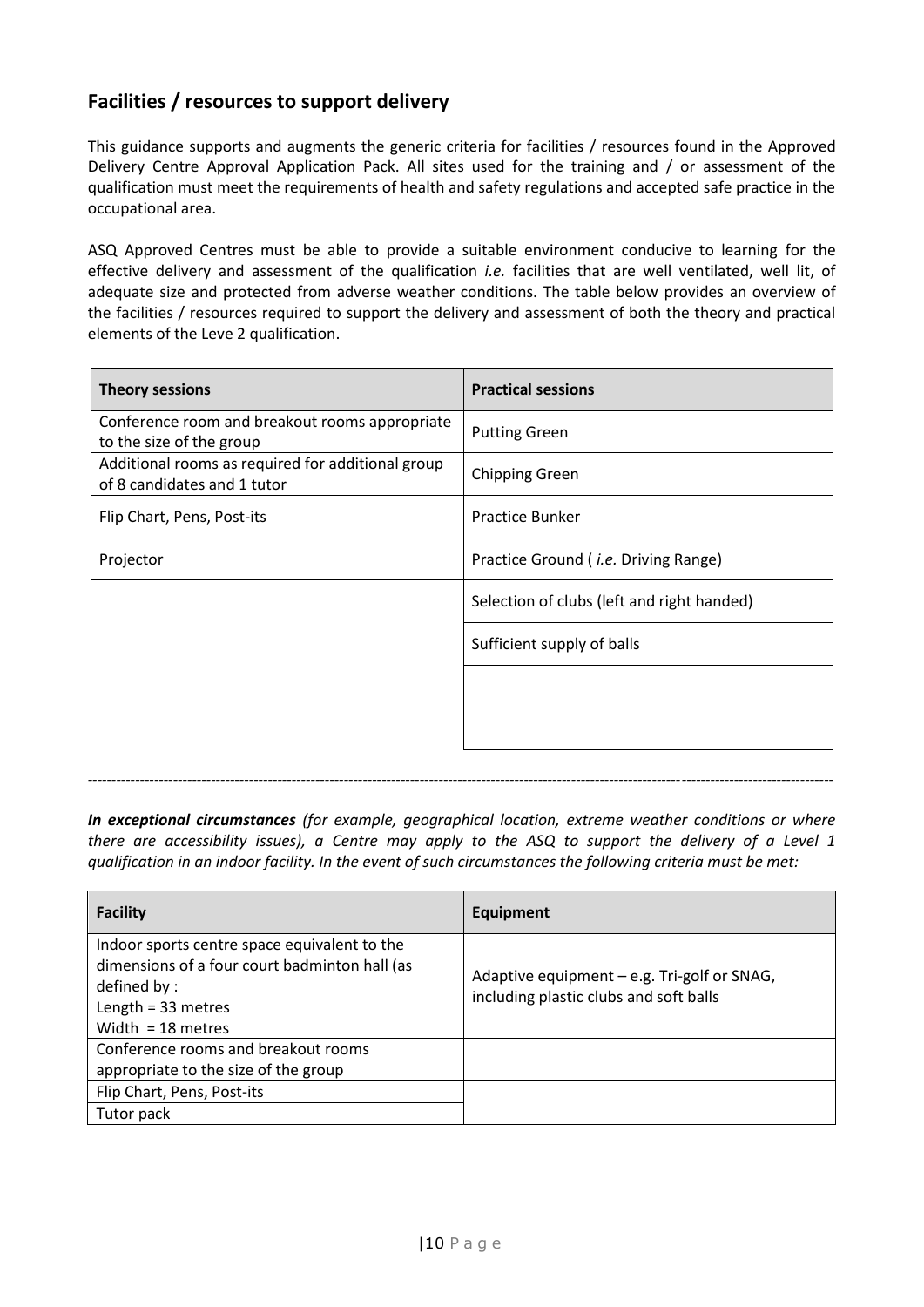## <span id="page-11-0"></span>**Section 4: Assessment**

### **4.1 Overview**

Certification of the ASQ Level 2 Certificate in Coaching Golf requires learners to achieve all learning outcomes and assessment criteria within the qualification.

This Level 2 qualification is a vocationally-related qualification and will assess learners' knowledge and their practical coaching ability. Learners must provide sufficient evidence to satisfy all the assessment criteria and all evidence submitted by learners should be valid and authentic.

*Centres* will be responsible for coordinating assessments and selecting the appropriate methods for the requirements of qualification. Methods that may be used by Centres include (but not limited to the following):

- Written questioning
- Oral questioning
- Professional discussion
- Observation of performance
- Examination of products of work.
- Online learning

Other methods may be used by Centres in agreement with ASQ. Centres wishing to use other methods to assess their learners must contact ASQ in advance to gain approval.

#### **4.2 Assessment Methodology**

The assessment of observation performance of the delivery of;

- Two coaching sessions providing opportunity for candidates to demonstrate competence at the required standard provided they are performed summatively, followed by a structured 121 discussion on the observed sessions.
- Observation of the correct explanation and demonstration of two technical models of a specific golf swing or shot
- Production of recorded logbook of a series of six coaching sessions, four of which must be linked. Each session should be planned, delivered and evaluated with appropriate feedback recorded and actin plans produced.

Assessor observation and findings should be recorded on a Coaching Assessment Form (template CE240) which can be provided electronically along with templates CE241/CE246 (coaching self-evaluation action plan/feedback) CE242 (explanation and demonstrations) and coaching log book and risk assessment form.

A written summative test to assess criteria that cannot be readily assessed through observation forms part of the assessment strategy. This will be achieved by using a multiple choice paper (MCQ) with a required pass mark set by ASQ of 60%.

Tutors should be aware that on completion of the final assessment feedback to students should assist their continuous personal development, or, if necessary, preparation for re-assessment Assessment results will be marked as C (competent or NYC (Not yet competent.) Overall results will achieve pass or fail, no grading structure will apply.

Candidates who may struggle to demonstrate competence using the above methods should be referred to the guidance for candidates with particular assessment needs (ASQ reasonable adjustment policy) and raise their concerns with their tutor/assessor.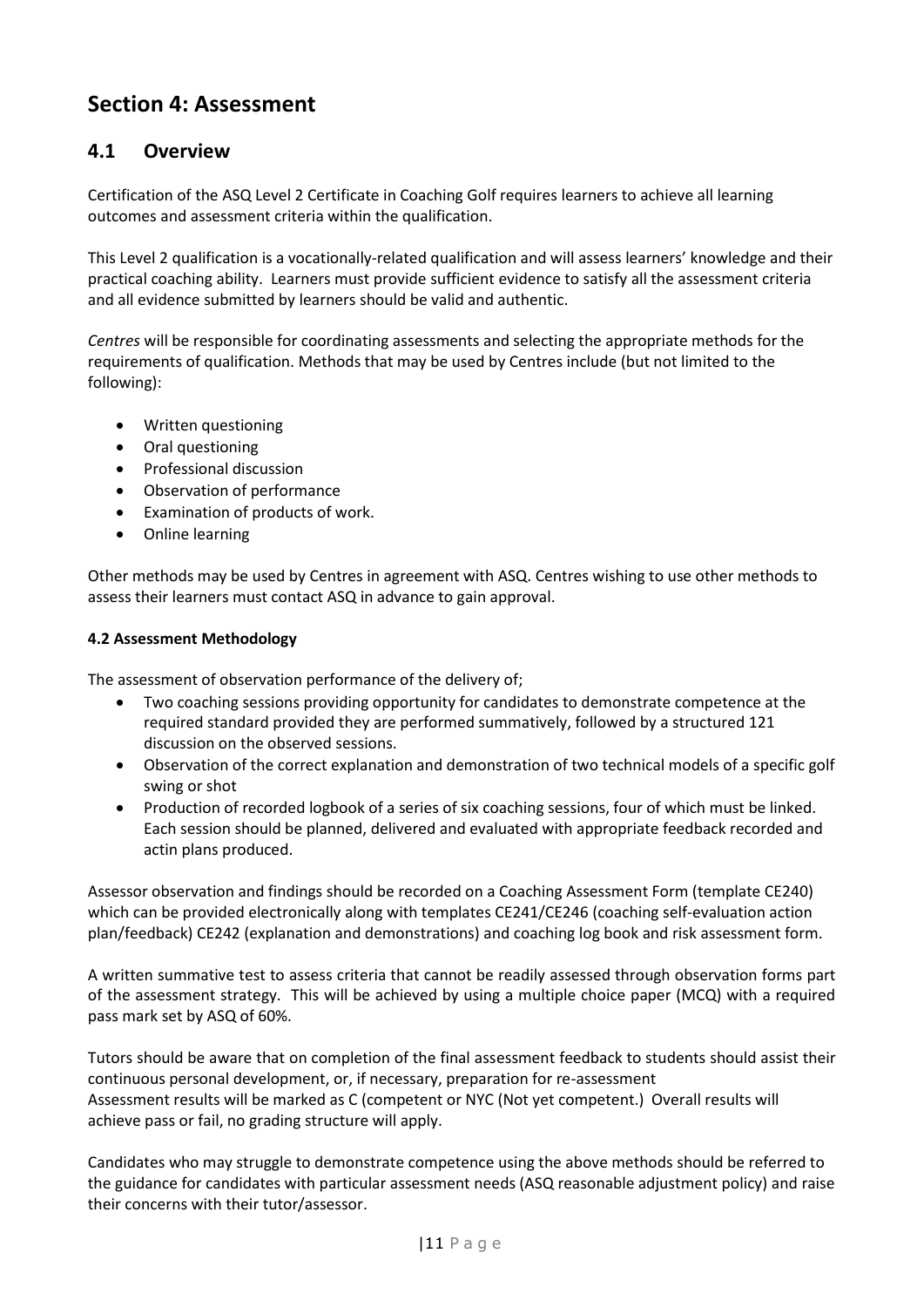#### **Exemption.**

Whilst there are no exemption opportunities for the whole qualification, candidates may claim exemption for any previous ASQ assessments in which they were found to be competent that form part of the ASQ Level 2 Certificate in Coaching Golf qualification. This means that candidates attempting resits will only be required to resit the assessments in which they have not yet achieved competence within five years of their initial registration.

#### **RPL**

Due to the holistic delivery requirement of this qualification there is no RPL available.

#### **4.4 Reassessment Procedures**

Candidates who are unsuccessful in any aspect of assessment will be offered one further opportunity to resubmit the appropriate portion of the assessment within their two-year period of registration. Each reassessment (i.e. the 'observed coaching' Exp/Demo, Coaching Log book and/or the 'MCQ') to be a FULL assessment against all of the required competencies previously failed. The assessment can be ran holistically as per original methodology if required providing the candidate is only assessed on the previously failed elements of the qualification.

It is the responsibility of the Approved Delivery Centre to arrange and staff re-assessment opportunities at a candidate cost to be set by that centre. ASQ will not make additional charges to the Delivery Centre for processing re-assessments.

All candidate results should be recorded electronically securely and in line with data protection requirements. (For as long as the information is required, usually a minimum of 3 years.)

NB. If a candidate fails to disclose a particular need prior to undertaking the assessment modules of the qualification, that subsequently is shown to have directly contributed to their failure to achieve required competencies, the candidate will be eligible for TWO further assessment attempts to achieve the required standard.

#### **Assessment summary**

Achievement of the qualification is through:

- Attendance of workshops.
- The successful completion delivery of a minimum of two coaching sessions (both summative)
- The successful completion delivery of two explanation/demonstration for two technical models of a specific swing/shot
- The production of a recorded evaluation of the observed sessions
- The achievement of 60% or more in the MCQ assessment.
- Production of recorded logbook of a series of six coaching sessions, four of which must be linked.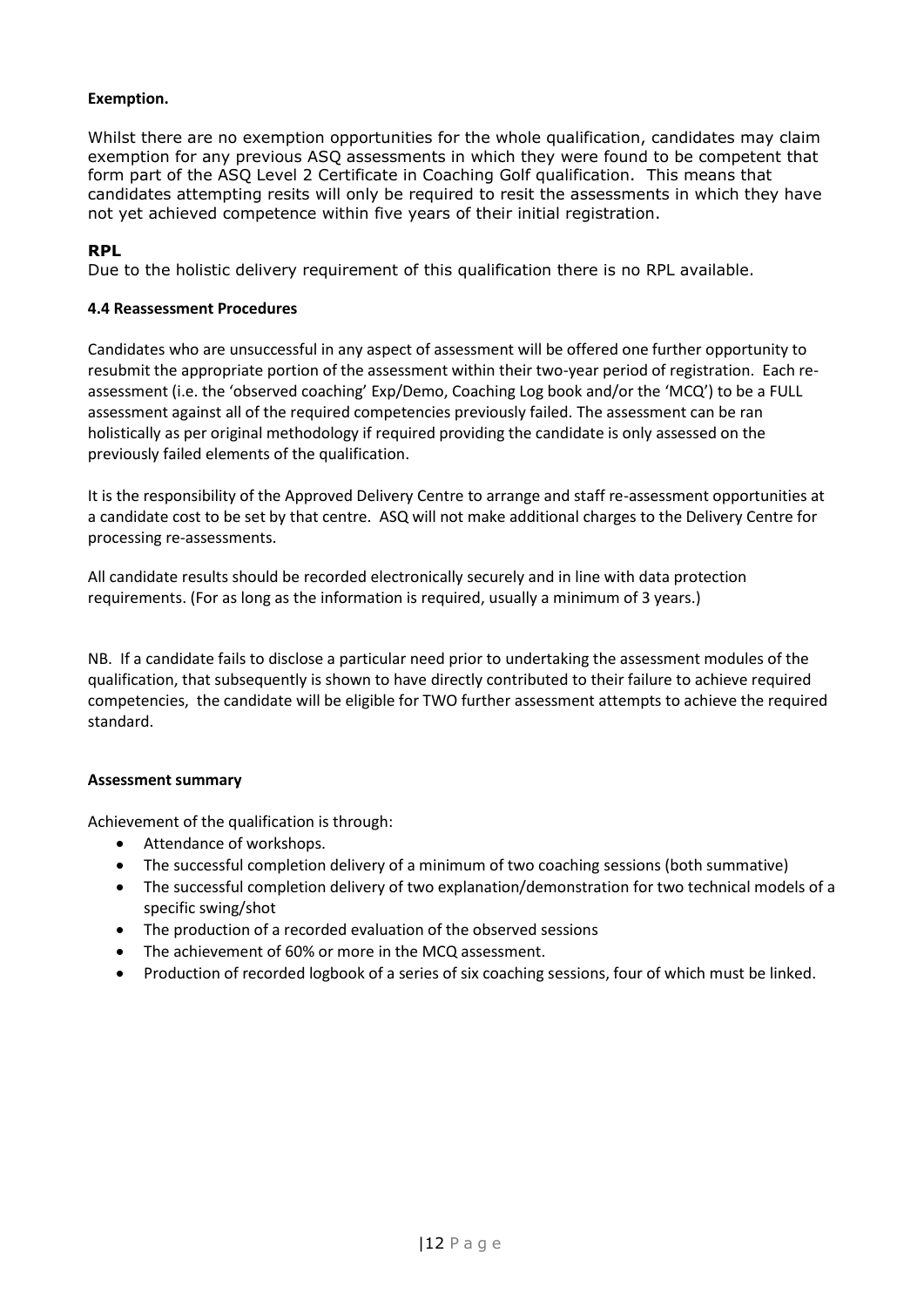### **ASQ Level 2 Certificate in Coaching Golf Learning Outcomes and links to the National Occupation Standards**

|                            | <b>Learning outcome</b>                                                                | <b>NOS</b>              | <b>Assessment criteria</b>                                                                                                                                                                                                                                                                                                                                                                                                                                                                                                                                                                                                                                                               | <b>Indicative content</b>                                                                                                                                                                                                                                                          |                                                                                                         |
|----------------------------|----------------------------------------------------------------------------------------|-------------------------|------------------------------------------------------------------------------------------------------------------------------------------------------------------------------------------------------------------------------------------------------------------------------------------------------------------------------------------------------------------------------------------------------------------------------------------------------------------------------------------------------------------------------------------------------------------------------------------------------------------------------------------------------------------------------------------|------------------------------------------------------------------------------------------------------------------------------------------------------------------------------------------------------------------------------------------------------------------------------------|---------------------------------------------------------------------------------------------------------|
| The coach must be able to: |                                                                                        |                         | The coach must be able to show that they can:                                                                                                                                                                                                                                                                                                                                                                                                                                                                                                                                                                                                                                            | The coach should know:                                                                                                                                                                                                                                                             |                                                                                                         |
| 1                          | Review participants'<br>needs                                                          | D43.1<br>D43.2          |                                                                                                                                                                                                                                                                                                                                                                                                                                                                                                                                                                                                                                                                                          | 1.1 Explain the different needs of a range of<br>participants<br>1.2 Select and use appropriate methods to collect,                                                                                                                                                                | Types of participant - male and female, child, youth, adult, veteran,<br>vulnerable adults and children |
|                            |                                                                                        |                         | review and analyse participants' needs<br>1.3 Record and communicate the information that                                                                                                                                                                                                                                                                                                                                                                                                                                                                                                                                                                                                | Ability - beginner, high or medium handicapper                                                                                                                                                                                                                                     |                                                                                                         |
|                            |                                                                                        |                         | will assist the analysis of participants' needs<br>1.4 Establish goals for the series of sessions that<br>meet the needs and potential of the participant                                                                                                                                                                                                                                                                                                                                                                                                                                                                                                                                | Knowledge of participants - gender, medical conditions, age, ability,<br>experience and stage of development, needs and aspirations, learning<br>preferences,                                                                                                                      |                                                                                                         |
|                            |                                                                                        |                         | and the coaching environment<br>1.5 Refer participants that cannot be supported<br>within the current coaching environment to an                                                                                                                                                                                                                                                                                                                                                                                                                                                                                                                                                         | Specific needs of participants - physical, medical, disability,<br>behavioural, emotional, social, educational, intellectual                                                                                                                                                       |                                                                                                         |
|                            |                                                                                        |                         | appropriate person or agency                                                                                                                                                                                                                                                                                                                                                                                                                                                                                                                                                                                                                                                             | Others - parents, carers, other coaches, physiotherapist, fitness<br>professional, nutritionist, facility staff;                                                                                                                                                                   |                                                                                                         |
|                            |                                                                                        |                         | 1.6 Deal with confidential information using<br>appropriate quidelines                                                                                                                                                                                                                                                                                                                                                                                                                                                                                                                                                                                                                   | Methods to collect information - questioning (verbal/ written);<br>discussion with participants and others                                                                                                                                                                         |                                                                                                         |
|                            |                                                                                        |                         |                                                                                                                                                                                                                                                                                                                                                                                                                                                                                                                                                                                                                                                                                          | Dealing with information - data protection (personal details, medical<br>history), disclosure of information and facts, referral of participants                                                                                                                                   |                                                                                                         |
| $\overline{\mathbf{2}}$    | Produce plans for a<br>series of sessions that<br>support participants'<br>development | D43.2<br>D43.3<br>D44.1 | 2.1 Use analysed information on participants to<br>establish session goals that are consistent with<br>personal level of competence and accepted good<br>practice for golf<br>2.2 Outline plans for a series of sessions to enable<br>participant development and learning<br>2.3 Select and check the sessions are appropriate<br>for the participants' stage of development and<br>accepted good practice for golf<br>2.4 Plan for the use of resources to support the<br>series of sessions<br>2.5 Plan realistic timings, sequences, volume and<br>intensity of the sessions<br>2.6 Plan for the appropriate use of delivery modes,<br>coaching styles and technical content to meet | of development (experience/ ability)<br>Purpose - motivate, inform, create a learning environment, encourage<br>decision making, fun and enjoyment, to improve physical and mental<br>ability, to develop skills/ techniques<br>Health and safety - risk assessment and prevention |                                                                                                         |
|                            |                                                                                        |                         | participants' needs                                                                                                                                                                                                                                                                                                                                                                                                                                                                                                                                                                                                                                                                      |                                                                                                                                                                                                                                                                                    |                                                                                                         |

## **Element 1 - Plan a series of coaching sessions**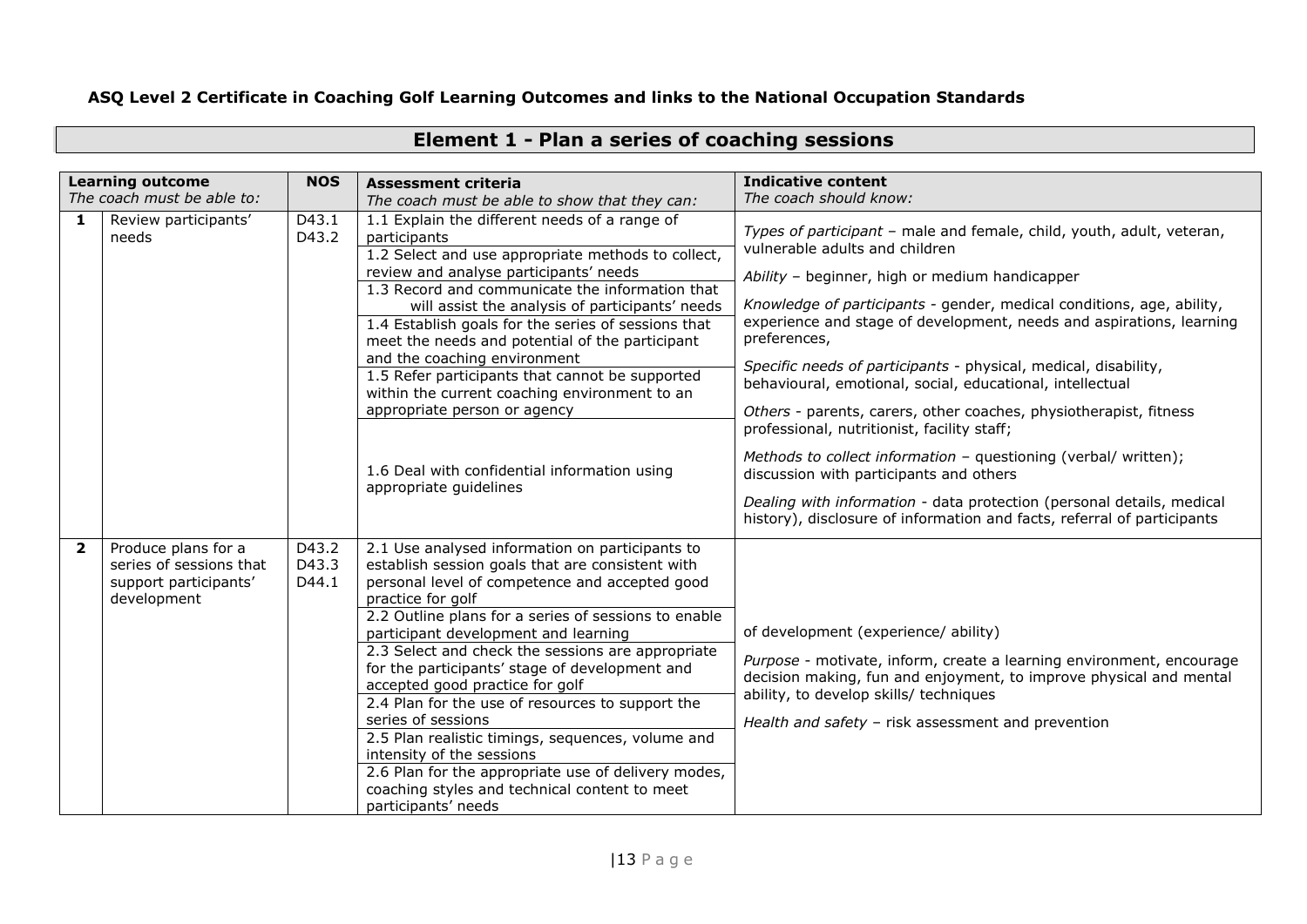| <b>Learning outcome</b><br>The coach must be able to: |                                                     | <b>NOS</b> | Assessment criteria<br>The coach must be able to show that they can:                               | Indicative content<br>The coach should know:                                                                                                 |
|-------------------------------------------------------|-----------------------------------------------------|------------|----------------------------------------------------------------------------------------------------|----------------------------------------------------------------------------------------------------------------------------------------------|
|                                                       |                                                     |            | 2.7 Record the plan in a format that can be shared<br>with others                                  |                                                                                                                                              |
|                                                       | Plan for an evaluation<br>of the series of sessions | D416.1     | 3.1 Explain the purpose and value of evaluation to<br>participants and others                      | Methods - questioning, discussions groups, post session/ competition                                                                         |
|                                                       |                                                     |            | 3.2 Select appropriate evaluation methods that<br>can be used to monitor participants' development | analysis, self-reflection, use of appropriate and available technologies                                                                     |
|                                                       |                                                     |            | and learning<br>3.3 Prepare an evaluation schedule for the series                                  | Schedule - of previous sessions, timing and pace, agreed observations<br>and outcomes, feedback opportunities and issues of confidentiality, |
|                                                       |                                                     |            | of sessions identifying and justifying the role of                                                 | opportunities for review                                                                                                                     |
|                                                       |                                                     |            | others                                                                                             |                                                                                                                                              |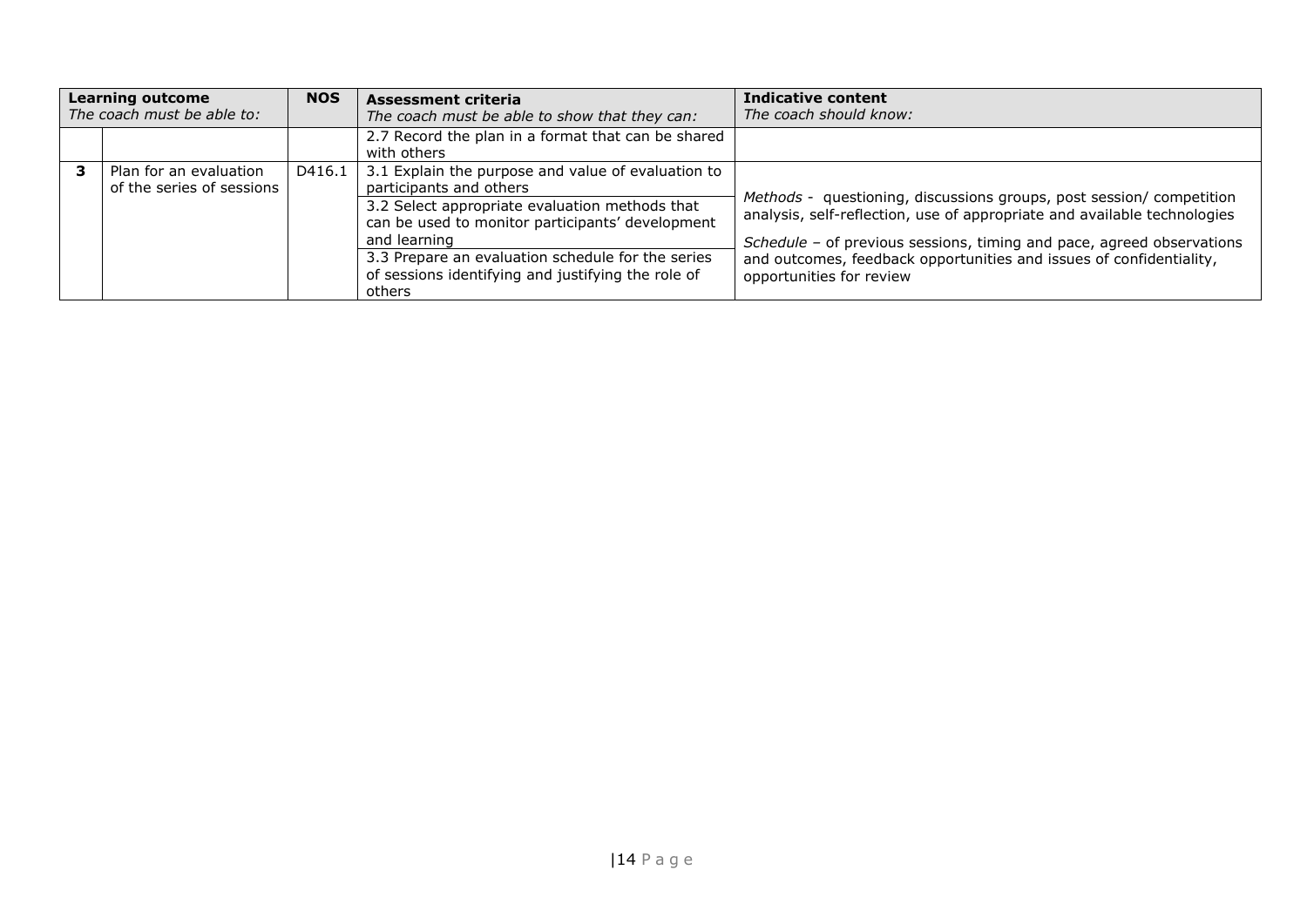## **Element 2 - Prepare the coaching environment for the delivery of coaching sessions**

| <b>Learning outcome</b><br>The coach must be able<br>to: |                                           | <b>NOS</b>                     | <b>Assessment criteria</b><br>The coach must be able to show that they can:                                                                                              | <b>Indicative content</b><br>The coach should know:                                                                                                                                                                       |
|----------------------------------------------------------|-------------------------------------------|--------------------------------|--------------------------------------------------------------------------------------------------------------------------------------------------------------------------|---------------------------------------------------------------------------------------------------------------------------------------------------------------------------------------------------------------------------|
| 4                                                        | Establish a safe<br>coaching environment  | D43.4<br>1<br>D44.4<br>C35.1   | 4.1 Undertake risk assessments for the coaching<br>sessions                                                                                                              | Types of hazards - environment, resources, dress and equipment;<br>behaviour of participants and others                                                                                                                   |
|                                                          |                                           | C35.2                          | 4.2 Follow instructions to set up equipment<br>safely and effectively                                                                                                    | Preventative measures - risk assessment; managing participants' needs;<br>safe activities (positioning/ spacing of players; direction of hit)                                                                             |
|                                                          |                                           |                                | 4.3 Complete safety checks to ensure that the<br>coaching environment meets relevant health and<br>safety standards, reporting any problems to the<br>appropriate person | Health and safety - National Union or Association guidelines,<br>organisational policies and procedures, related legislation, first aid<br>provision, H and S legislation, guidelines for use and storage of<br>equipment |
|                                                          |                                           |                                | 4.4 Explain to participants and others health and<br>safety requirements and emergency procedures<br>for the coaching sessions                                           | Responsibilities - reporting injuries and illness, reporting faults with<br>equipment, attendance/non attendance of participants;<br>Modifying the session - health and safety, change in venue, equipment                |
|                                                          |                                           |                                | 4.5 Explain the procedures for dealing with<br>injury, illness and accidents                                                                                             | requirements/availability, weather, participants' needs, emergencies,<br>new/ increased number of participants,<br>Injury - types of injuries (ball and club, wrist, shoulder, back); first-aid                           |
|                                                          |                                           |                                | 4.6 Pass on suggestions to the relevant person<br>for improving the health and safety of the<br>coaching environment                                                     | provision; protecting the casualty and others from further risk; providing<br>comfort, support and reassurance; reporting procedures                                                                                      |
| 5.                                                       | Prepare participants<br>for the series of | $\mathbf{2}$<br>D45.1<br>D45.2 | 5.1 Communicate with participants details of the<br>sessional goals and planned activities                                                                               |                                                                                                                                                                                                                           |
|                                                          | coaching sessions                         |                                | 5.2 Check participants' level of experience,<br>ability and readiness to participate                                                                                     | Communication - verbal and non verbal methods; listening and taking<br>account of participants and others; tone and clarity of voice to suit the                                                                          |
|                                                          |                                           |                                | 5.3 Check the participants and others dress and<br>equipment to ensure they are safe and                                                                                 | purpose, situation and participant; use of questions to check participants<br>understanding                                                                                                                               |
|                                                          |                                           |                                | appropriate for the coaching environment<br>5.4 Modify session plans to meet the needs of a                                                                              | Value and purpose of preparation - safe and effective, enjoyment,<br>motivation, set out session/participant aims, physical and mental                                                                                    |
|                                                          |                                           |                                | range of participants                                                                                                                                                    | preparation; range of appropriate activities                                                                                                                                                                              |
|                                                          |                                           |                                | 5.5 Use appropriate activities to prepare<br>participants for the sessions                                                                                               |                                                                                                                                                                                                                           |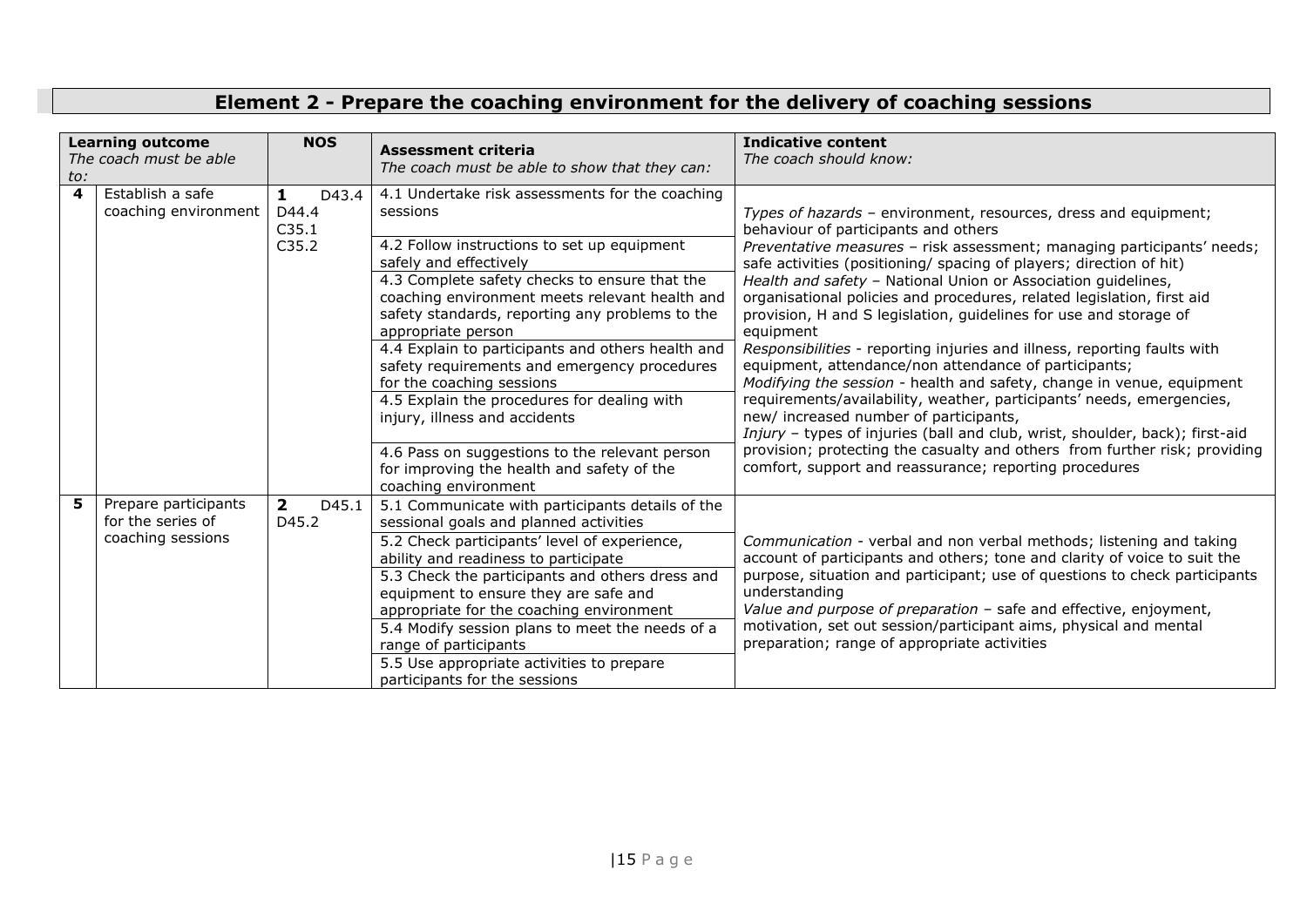## **Element 3 - Deliver a series of coaching sessions to develop participants' performance**

|                         | <b>Learning outcome</b>    | <b>NOS</b> | <b>Assessment criteria</b>                              | <b>Indicative content</b>                                                               |
|-------------------------|----------------------------|------------|---------------------------------------------------------|-----------------------------------------------------------------------------------------|
|                         | The coach must be able to: |            | The coach must be able to show that they can:           | The coach should know:                                                                  |
| 6                       | Establish and              | D44.2      | 6.1 Explain the roles and responsibilities of the       | Responsibilities - PGA code of conduct; duty of care and health and                     |
|                         | maintain working           | C36.1      | coach                                                   | safety of participant and others; motivation and enjoyment of                           |
|                         | relationships with         | C36.2      | 6.2 Select and use effective methods to create          | participants; promote good practice; minimise risk and promote safe                     |
|                         | participants and           |            | and maintain positive and equitable working             | practice; safety checks; booking resources/facilities                                   |
|                         | others                     |            | relationships with participants and others              | Protection of children and vulnerable adults - PGA child and                            |
|                         |                            |            | 6.3 Select and use effective communication              | vulnerable adult policy; common signs and indicators of abuse                           |
|                         |                            |            | methods with participants and others that reflect       | (physical, emotional, sexual, neglect, bullying), policies and                          |
|                         |                            |            | the coaching environment                                | procedures of dealing with and reporting abuse; full or partial                         |
|                         |                            |            | 6.4 Explain organisational guidelines to protect        | disclosure; relevant legislation                                                        |
|                         |                            |            | children and vulnerable adults from abuse               |                                                                                         |
|                         | Deliver coaching           | D44.3      | 7.1 Provide clear ground rules for behaviour of         | Ground rules - establish boundaries/ parameters for behaviour; set                      |
| $\overline{\mathbf{z}}$ | sessions                   | D45.1      | participants in the sessions                            | standards; identify rules and regulations;                                              |
|                         |                            | D45.2      | 7.2 Set standards of behaviour through personal         | Managing behaviour - standards, ground rules, individual discussions,                   |
|                         |                            |            | practice                                                | managing disagreements, positive reinforcement, responses to                            |
|                         |                            |            | 7.3 Provide opportunities for the active                | distressful and disruptive behaviour, organisational procedures for                     |
|                         |                            |            | involvement of all participants throughout the          | dealing with inappropriate behaviour, potential disruptions and                         |
|                         |                            |            | series of sessions                                      | possible injury, methods to encourage and reward (feedback,                             |
|                         |                            |            | 7.4 Use planned delivery modes and coaching             | incentives) and prevent/stop inappropriate behaviour (sanctions, time                   |
|                         |                            |            | styles to meet participants' needs and session<br>goals | outs)                                                                                   |
|                         |                            |            | 7.5 Deliver realistic timings, sequences, volume        | Involving participants - adapting practice to meet participants' needs                  |
|                         |                            |            | and intensity of the sessions                           | and/or resources available and/or environmental conditions; timing of                   |
|                         |                            |            | 7.6 Communicate in a way that motivates and             | interactions; stopping participants; dispersing participants; detecting,                |
|                         |                            |            | encourages the participants                             | prioritising and correcting faults                                                      |
|                         |                            |            | 7.7 Encourage and reward positive behaviour in          | Communication methods - verbal methods (paralanguage, questioning                       |
|                         |                            |            | a fair and equitable manner                             | and, listening, responding, discussion), non-verbal methods (body                       |
|                         |                            |            | 7.8 Manage inappropriate behaviour in a fair and        | language, activity cards, new technologies, use of other resources),                    |
|                         |                            |            | equitable manner to meet participants needs             | clear instruction and technically correct demonstrations; feedback                      |
|                         |                            |            | 7.9 Identify alternative activities as appropriate      | (timing, purpose, methods to be used, positive and constructive,                        |
|                         |                            |            | to meet changing needs of participants and the          | informative)                                                                            |
|                         |                            |            | coaching environment                                    | Adaptations and modifications - space, equipment, rules and<br>regulations, competition |
|                         |                            |            | 7.10 Select and apply appropriate modifications         |                                                                                         |
|                         |                            |            | to the coaching environment in order to minimise        |                                                                                         |
|                         |                            |            | risks                                                   |                                                                                         |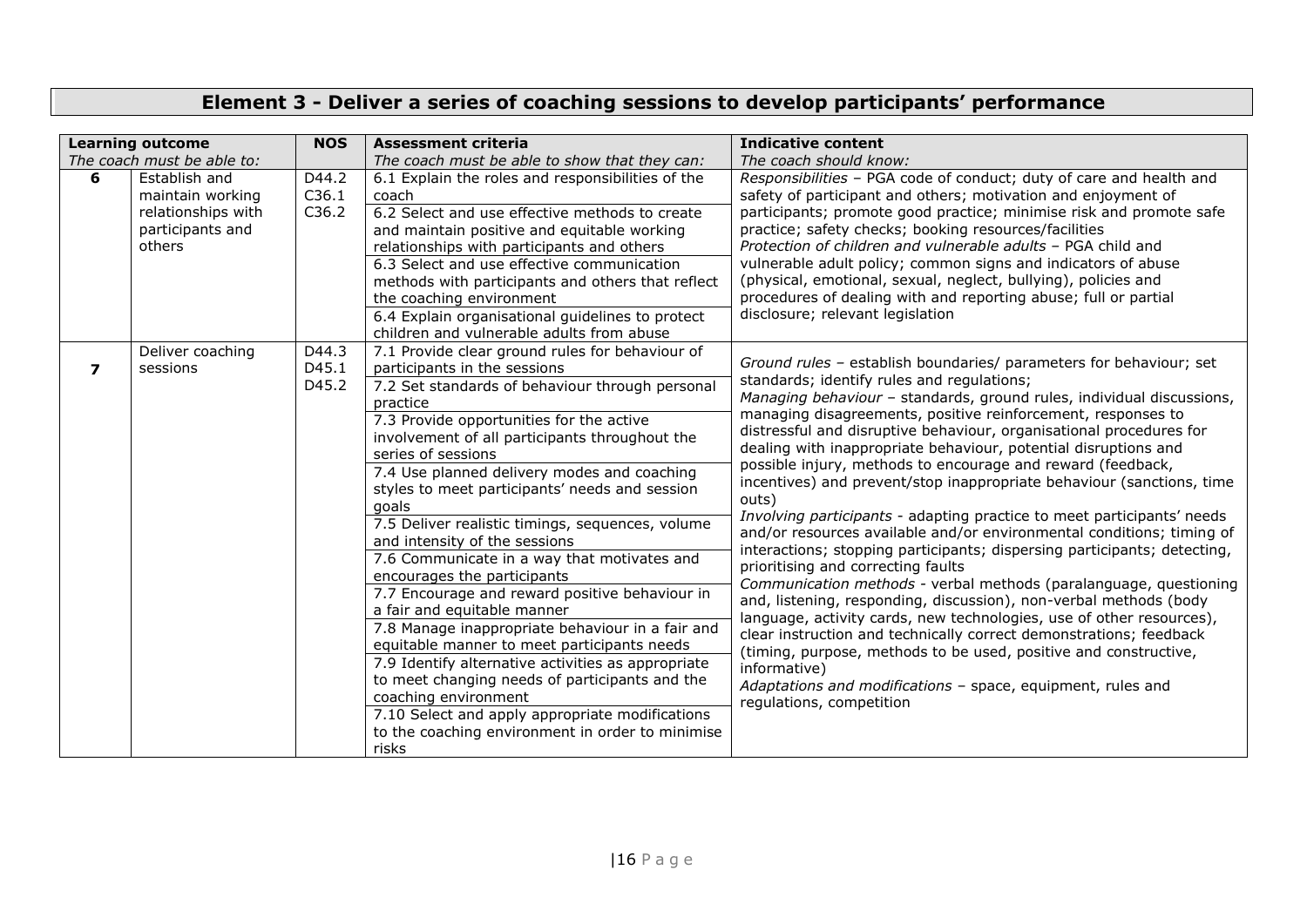|   |   | <b>Learning outcome</b>              | <b>NOS</b> | <b>Assessment criteria</b>                                                                                                                                                                              | Indicative content                                                                                                                                                                                                                                                                                     |
|---|---|--------------------------------------|------------|---------------------------------------------------------------------------------------------------------------------------------------------------------------------------------------------------------|--------------------------------------------------------------------------------------------------------------------------------------------------------------------------------------------------------------------------------------------------------------------------------------------------------|
|   |   | The coach must be able to:           |            | The coach must be able to show that they can:                                                                                                                                                           | The coach should know:                                                                                                                                                                                                                                                                                 |
| 3 | 8 | Develop participants'<br>performance | D45.3      | 8.1 Use appropriate intervention strategies and<br>activities to develop participants' performance                                                                                                      | Intervention strategies - methods (verbal, video, questioning,<br>feedback), timing (stopping the session, bringing the group around,<br>re-start), real time (freeze framing) coaching, Observation and                                                                                               |
|   |   |                                      |            | 8.2 Apply training principles and methods within<br>sessions to develop participants' performance                                                                                                       | analysis - players set up from the correct positions, methods of<br>analysis (goal/ target setting, statistics, video feedback, coach and                                                                                                                                                              |
|   |   |                                      |            | 8.3 Observe and analyse participants'<br>performance identifying strengths and<br>weaknesses                                                                                                            | peer review, self-reflection)<br>Error identification and correction - recognise and key errors in a<br>golfers set up position and identify changes, focused/ directed and                                                                                                                            |
|   |   |                                      |            | 8.4 Provide technically correct explanations and<br>demonstrations at appropriate times during the<br>activity to meet participants needs                                                               | appropriate number of teaching/ coaching points<br>Explanation and demonstration - to improve performance, aid<br>understanding, part of delivery process; techniques (facilitative,<br>participant centred, show and tell, chalk and talk, use of different                                           |
|   |   |                                      |            | 8.5 Provide and encourage constructive feedback<br>that helps participants to reflect on progress and<br>achievement                                                                                    | media and available technologies)<br>Feedback - types (KR, KP, intrinsic, extrinsic), methods (video,<br>questioning, positive reinforcement, constructive, focused, directed)                                                                                                                         |
|   |   | Conclude sessions                    | D45.4      | 9.1 Identify the purpose, value and use of<br>concluding activities<br>9.2 Provide activities to effectively conclude the<br>session summarising participants progress,<br>achievements and development | Methods of concluding - different types, range and pace of activities, timing, active,<br>passive, coach/participant led, inclusion of feedback opportunities<br>Purpose - safety and welfare (minimise injury, recuperate,<br>treatment), physical and mental benefits, to motivate, reflect, review, |
|   |   |                                      |            | 9.3 Communicate relevant information regarding<br>future sessions<br>9.4 Follow instructions to take down and store                                                                                     | summarise, question and answer, to reinforce development and<br>maximise learning, to identify future areas of work, to gauge opinion<br>and perception, to review progress/ development, re-set                                                                                                       |
|   |   |                                      |            | equipment safely and effectively<br>9.5 Ensure coaching environment is suitable for                                                                                                                     | programme/participant goals and targets, re-establish goals, future<br>improvements                                                                                                                                                                                                                    |
|   |   |                                      |            | future use                                                                                                                                                                                              |                                                                                                                                                                                                                                                                                                        |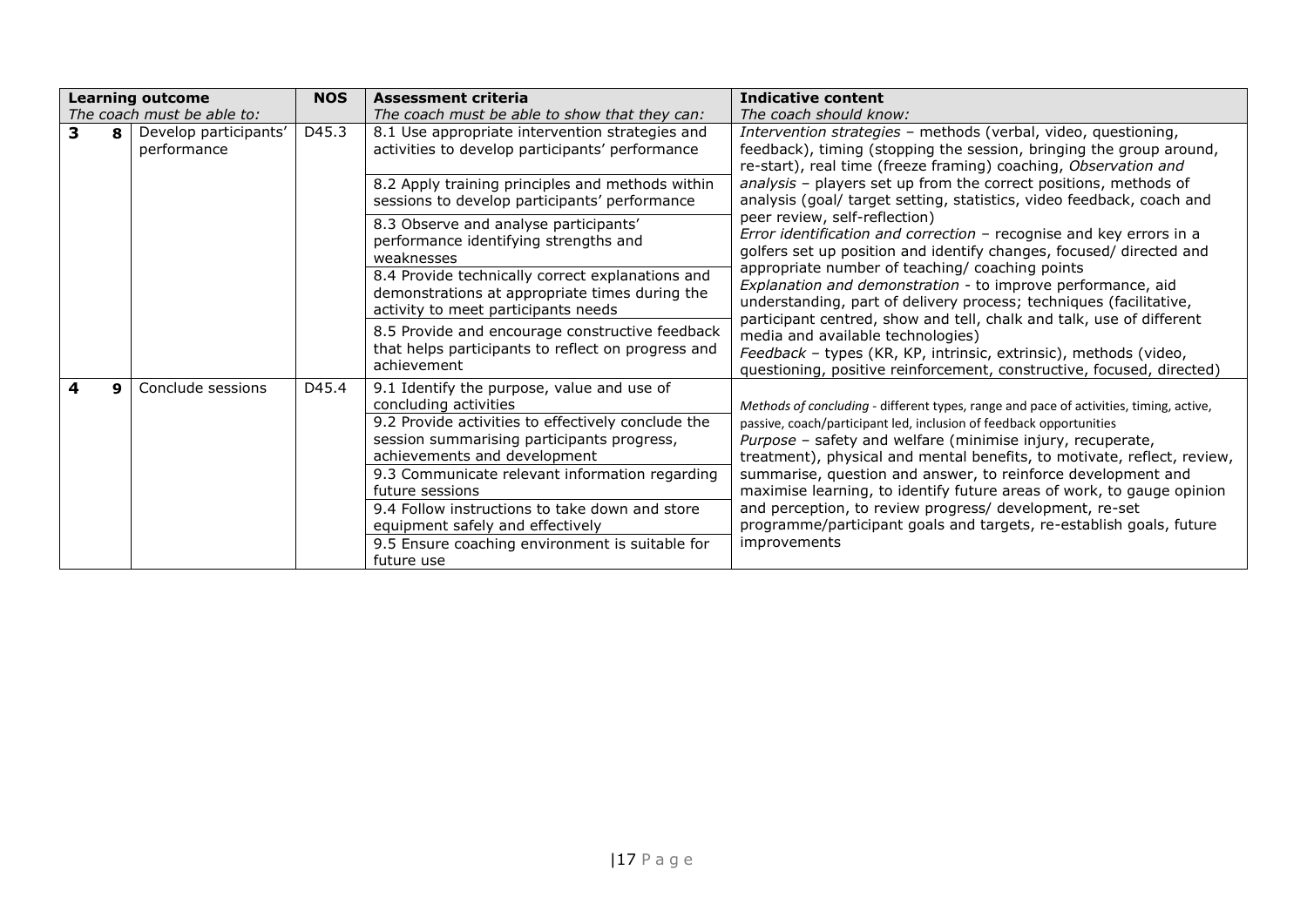## **Element 4 - Monitor and evaluate coaching sessions and personal practice**

| <b>Learning outcome</b><br>The coach must be able to<br>do: |                                                                                  | <b>NOS</b> | Assessment criteria<br>The coach must be able to show that they can:                                                                                                                                                                                                                                                                                                                                                                                 | <b>Indicative content</b><br>The coach should know:                                                                                                                                                                                                                                                                                                                                                                                                                                                                                                                                                                                                          |
|-------------------------------------------------------------|----------------------------------------------------------------------------------|------------|------------------------------------------------------------------------------------------------------------------------------------------------------------------------------------------------------------------------------------------------------------------------------------------------------------------------------------------------------------------------------------------------------------------------------------------------------|--------------------------------------------------------------------------------------------------------------------------------------------------------------------------------------------------------------------------------------------------------------------------------------------------------------------------------------------------------------------------------------------------------------------------------------------------------------------------------------------------------------------------------------------------------------------------------------------------------------------------------------------------------------|
| 10                                                          | Evaluate<br>participants'<br>performance and<br>the effectiveness of<br>sessions | D416.1     | 10.1 Communicate the purpose and value of<br>evaluation to participants and others<br>10.2 Provide opportunities for participants and<br>others to reflect on progress and achievement<br>10.3 Collate and use available and accurate<br>information to evaluate the effectiveness of<br>coaching sessions and participants' performance<br>10.4 Record, negotiate and agree any<br>modifications to future sessions with participants<br>and others | Purpose - improve self-awareness, confidence, enjoyment, empower<br>participants to take responsibility for their progress, review participants'<br>progress, learning and development, learning improvement compared to<br>quick performance gain, inform future planning and delivery<br>Monitoring of - outcomes and achievement of the session goals, coaching<br>process and levels of communication, planning, skills and technical<br>development, level of motivation, retention<br>Methods - progression/ improvements, questioning (verbal and written),<br>observation, participant peer review                                                   |
| 11                                                          | Monitor personal<br>coaching practice                                            | D416.2     | 11.1 Analyse current coaching practice using<br>feedback from participants and others<br>11.2 Reflect on current coaching practice to<br>identify and evaluate strengths and weaknesses<br>11.3 Record, implement and review progress of<br>personal action plan to develop coaching practice                                                                                                                                                        | Analysis of personal practice - previous practice, feedback from others,<br>self-reflection, questioning dialogue, delivery modes and coaching styles,<br>management of the series of sessions, management of health and safety,<br>injury, illness and welfare, methods of communication, coaching values<br>and professional practice, equitable practice;<br>Action plan - interim and long term goals and targets to develop coaching<br>practice, review opportunities, observations of other coaches practice<br>within and across sports, mentoring/ supported practice, cyclical<br>development process, use of new methods/ technologies/ equipment |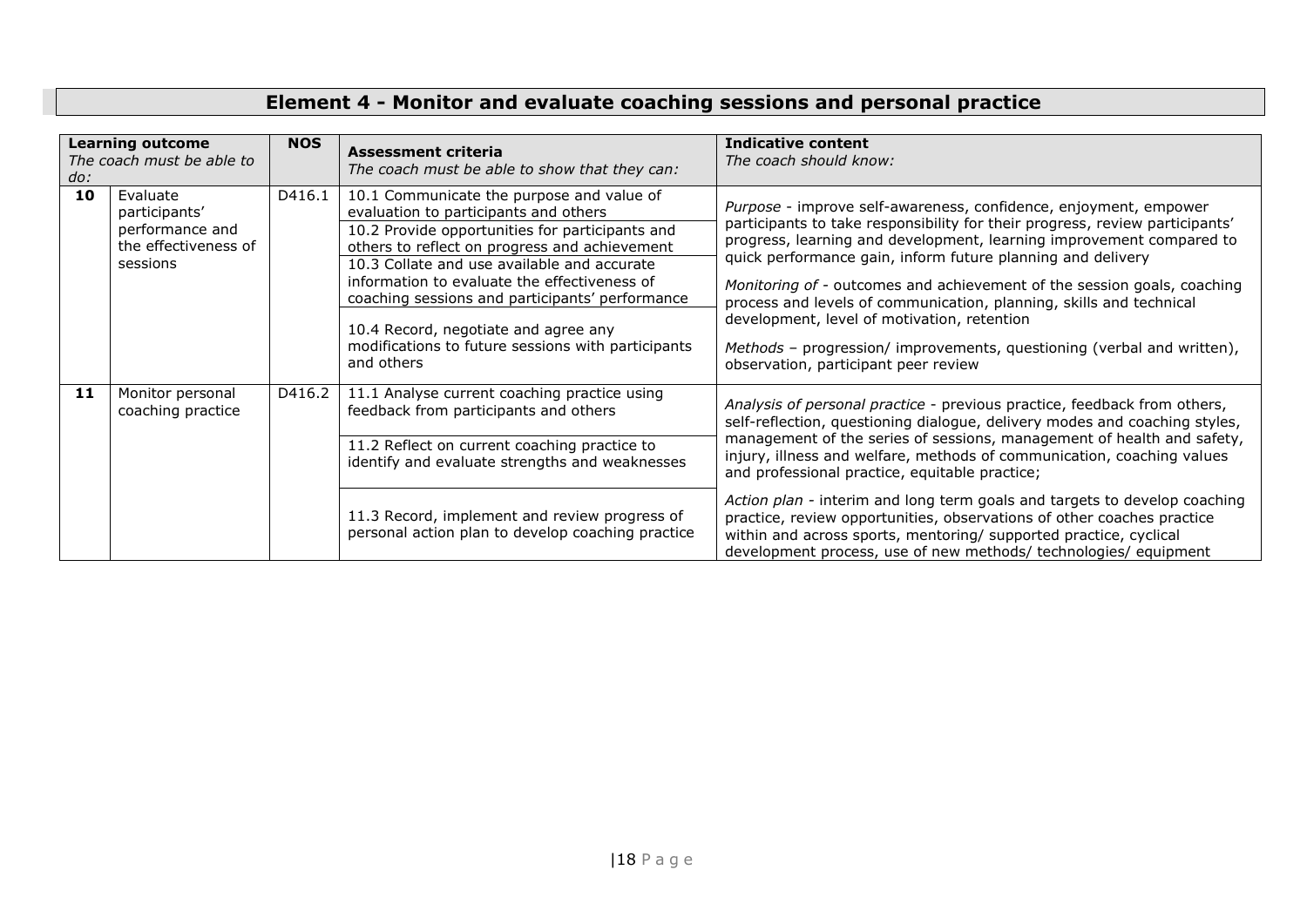### **Guidance for candidates with particular needs – reasonable adjustments**

ASQ endeavours to ensure that the assessment requirements and methods used within its qualifications are sufficiently flexible to enable the widest range of learners to fairly and reliably achieve the qualification. Learners who have a specific learning need should be referred to the *Guidance for Candidates with Particular Assessment Needs*- ASQ Reasonable adjustment policy.

ASQ ensures that any specific arrangements made by *Centres* to accommodate learners' needs are valid and reliable and fair to other learners, and, meet the assessment requirements of the qualification. *Centres* need to ensure that learners are not given an unfair advantage or that other learners are disadvantaged by any adjustment to assessments to accommodate learners' specific needs.

*Centres* should refer to their *'ASQ Approved Centre Handbook',* which contains the following processes that centres should refer to when delivering the ASQ Coaching in Golf qualifications.

- Equal opportunities in relation to access to, and fairness in assessment
- Reasonable adjustments policy and procedures
- Special considerations policy and procedures.

NB. If a candidate fails to disclose a particular need prior to undertaking the assessment modules of the qualification that subsequently is shown to have directly contributed to their failure to achieve required competencies, the candidate will be eligible for two further assessment attempts to achieve the required standard.

## **Certification**

When learners have successfully achieved all the elements of the qualification and all evidence has been checked and quality assured, Approved Delivery *Centres* can contact ASQ for certification submitting the form H15 Certificate request form where direct claims status exist.

Where direct claims does not exists centres will require external verification of assessment to ensure claims are valid.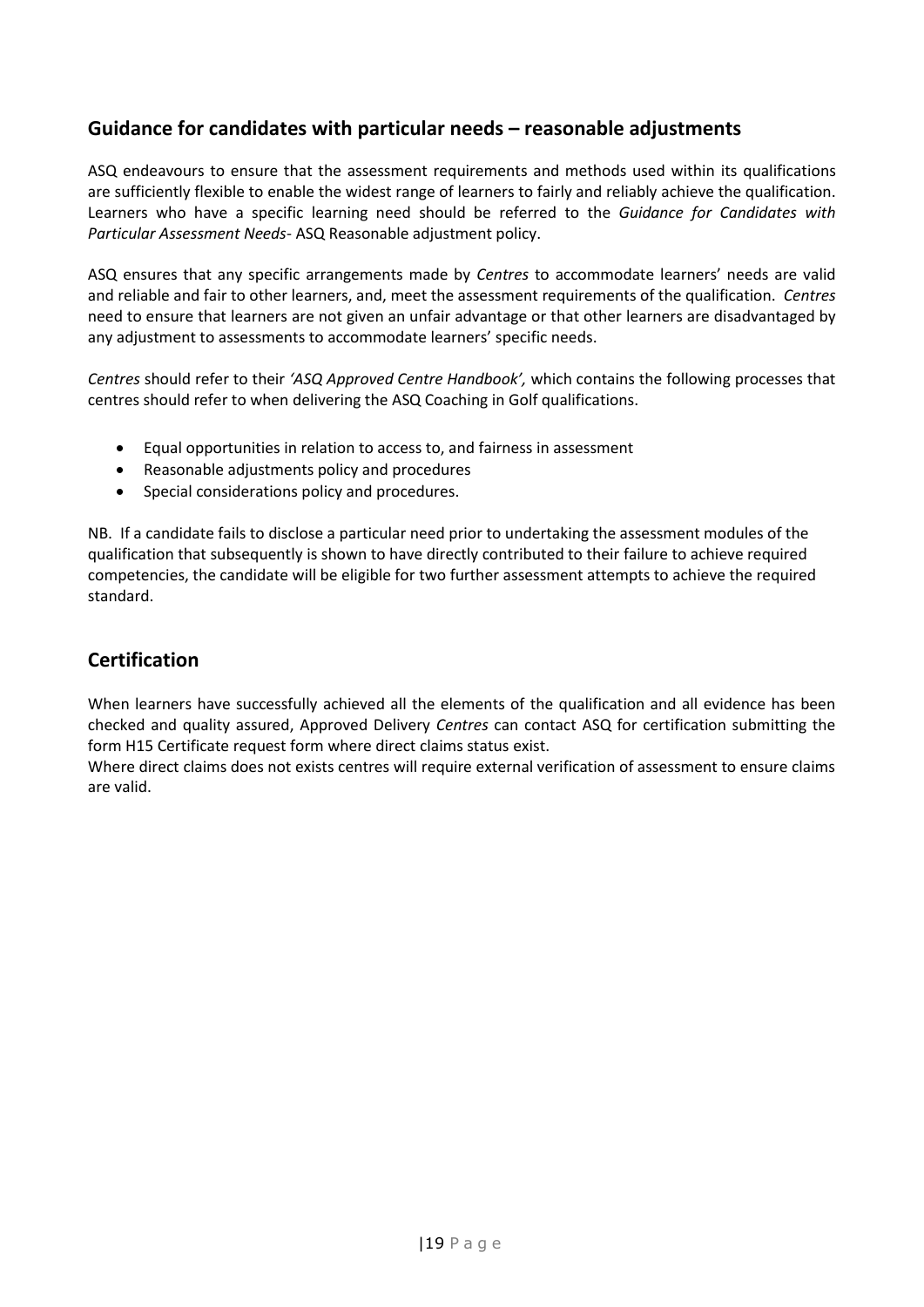## <span id="page-20-0"></span>**Section 5: Delivery workforce criteria**

Approved Centres must ensure they have the appropriate personnel involved in the delivery, assessment and quality assurance of ASQ qualifications. The following criteria are the minimum criteria that need to be met by those involved in the delivery, assessment and quality assurance of the qualification.

## **Criteria for Tutors**

Note: Tutors of the ASQ Level 2 Certificate in Coaching Golf (VRQ) are able to deliver and assess the qualification.

Tutors of the ASQ Level 2 Certificate in Coaching Golf must:

- Have a relevant tutoring qualification, (or evidence of working towards one) the minimum being the Level 3 Award in Education and Training, or equivalent qualification *e.g.* Level 3 Preparing to teach in the lifelong learning sector or Level 3 Certificate in Tutoring in Sport etc. with evidence of recent CPD (within 3 years
- Have attended the relevant PGA learning programme orientation session(s), for the ASQ Level 2 Certificate in Coaching Golf.
- Be able to demonstrate technical competence (and hold appropriate subject/sport qualification) in the subject area for which they are being employed to tutor.
- Must be able to provide evidence of the knowledge, understanding and application of the qualification and assessment criteria for the occupational area being assessed and the key skills at the appropriate level.
- Have excellent interpersonal skills and be able to communicate effectively with learners using a variety of mediums
- Must be able to use plain language which is free from bias and appropriate to the qualifications.
- Must be committed to equal opportunities in assessment and have the ability to translate this commitment into practice.
- Be able to demonstrate current technical knowledge in relation to Golf coaching theory, ball flight laws, principles and preferences
- Be a PGA qualified 'AA' Professional
- Have a positive attitude towards the development and growth of the game of Golf at all levels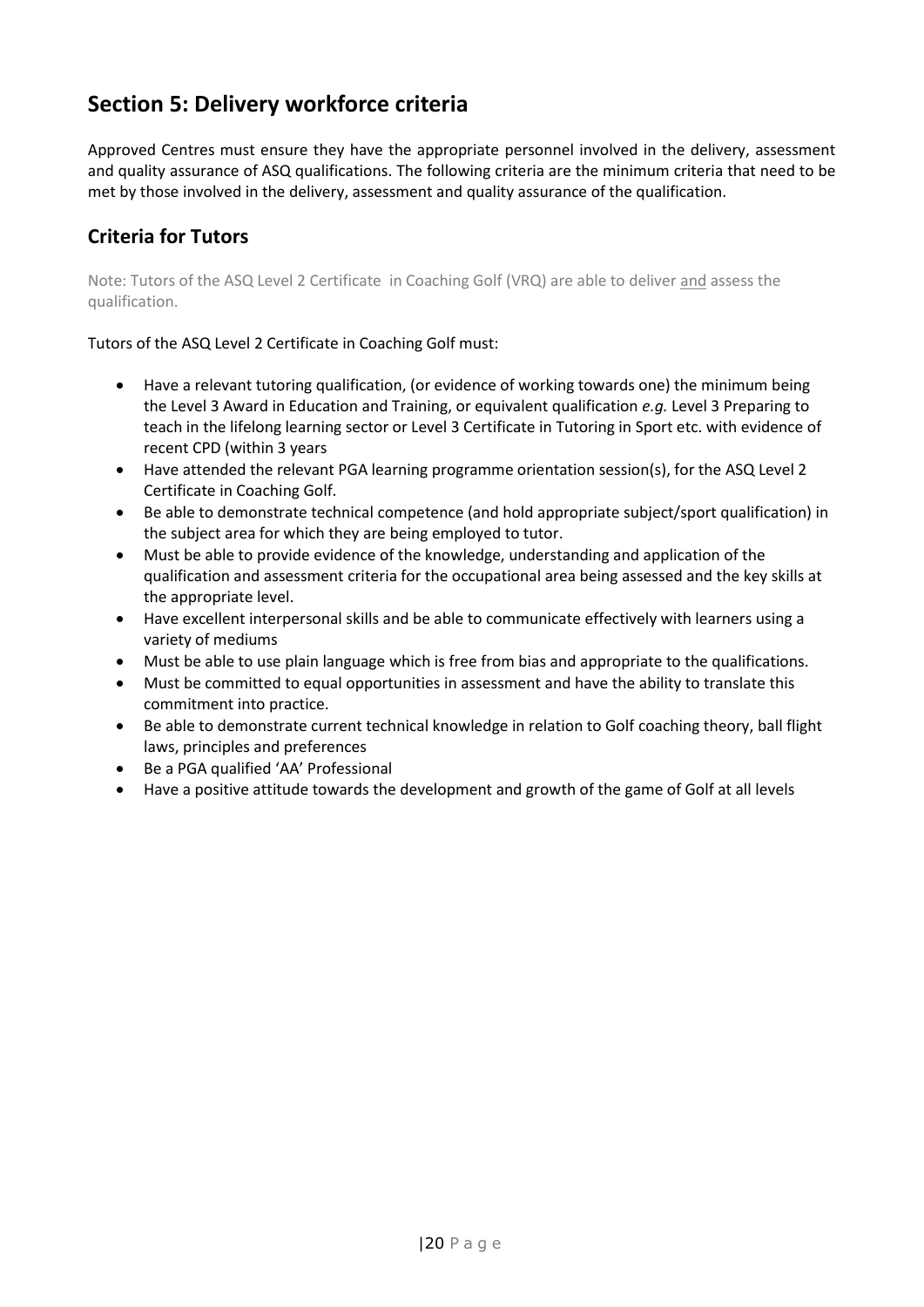Assessors of the ASQ Level 2 Certificate in Coaching Golf must:

- Have attended the relevant PGA learning programme orientation session(s), for the ASQ Level 2 Certificate in Coaching Golf.
- Have obtained appropriate qualification e.g. level 3 Award in Assessing Vocationally Related Achievement, Level 3 Certificate in Assessing Vocational Achievement or equivalent and appropriate CPD (within 3 years) or D32/A1 or above assessor awards pre 2010 edition and appropriate CPD (within 3 years)
- Experience of assessing and working towards one of the above current assessor qualifications.
- Must be able to provide evidence of the knowledge, understanding and application of the qualification and assessment criteria for the occupational area being assessed and the key skills at the appropriate level.
- Must be able to demonstrate technical competence (and hold an appropriate subject/sport qualification) in the subject area for which they are being employed to assess. .
- Must be familiar with the awarding body's requirements in relation to conducting assessment, recording assessment decisions and maintaining securely candidates' assessment records.
- Must be able to use plain language which is free from bias and appropriate to the qualifications.
- Must be committed to equal opportunities in assessment and have the ability to translate this commitment into practice.

**Note:** It is acknowledged that, for the existing ASQ Level 2 Certificate in Coaching Golf, tutors/assessors that have extensive relevant experience (minimum 5 years) and unable to provide certificates of appropriate qualifications may continue to deliver/assess providing they are able to submit a satisfactory report from IV/EV within the last 3 years plus CPD to demonstrate competence. All new tutor/assessors joining the workforce from Jan 2016 must have proof of qualifications to prove competence.

**Note:** It is acknowledged that, for the ASQ Level 2 Certificate in Coaching Golf, the same person or two different people may fulfil the roles of tutor and assessor. Whichever option is chosen, the centre's Associated Sports Qualifications appointed External Verifier will wish to ensure that all persons providing training or assessment for the qualification meet the qualification specific criteria detailed above.

### **Continuous Personal Development**

<span id="page-21-0"></span>It is an expectation that the workforce involved in the delivery and assessment of qualifications within *Centres* remains current and continually delivers best practice relevant to the roles. This commitment to continued good practice in the delivery of qualifications can include regulated or legislative requirements and / or standardisation events as well as dedicated opportunities to develop technical skills and knowledge relevant to the roles.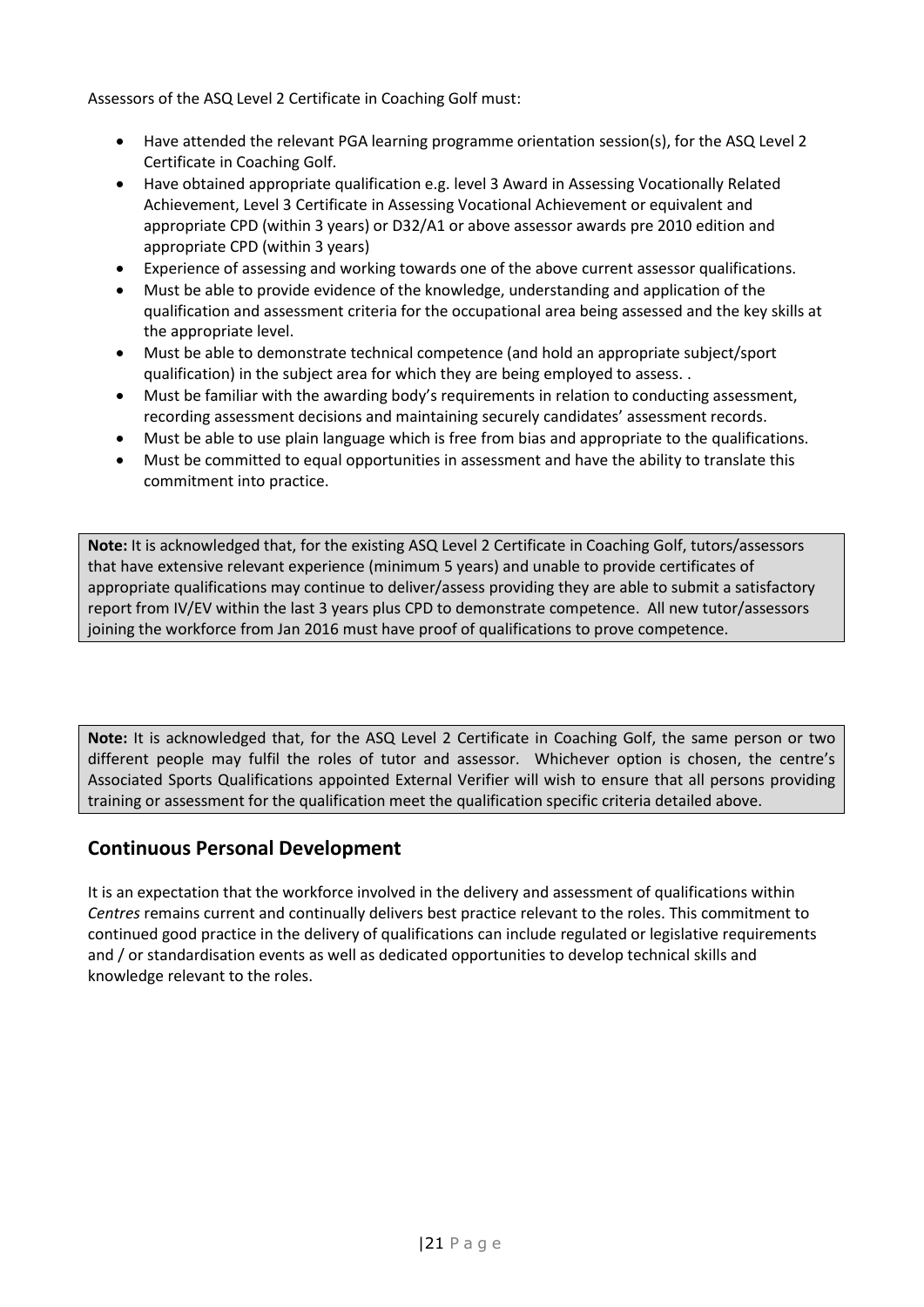## **Section 6: Quality assurance**

The quality assurance of qualifications is of paramount importance to ensuring the quality and standard of ASQ's qualifications is maintained across all Approved Delivery *Centres*. High quality learning environments, assessments and quality assurance practices within *Centres* is a key driver of the success of ASQ's qualifications. Good quality assurance procedures can lead to:

- improved learner experience
- increases in learner achievement
- improved retention / completion rates
- cost-effective programmes for providers / organisations.

Centres should plan for the quality assurance of programmes from the earliest stage of development and implementation. Good quality assurance procedures will ensure *Centres* meet ASQ's requirements and where appropriate can satisfy external organisation's requirements for quality vocational education and training. Quality assurance of qualifications applies to the:

- recruitment process
- induction of learners into qualifications
- initial assessment of learners
- design of learning programmes
- delivery (teaching / tutoring) of the learning programme
- support of learners
- assessment strategy
- record keeping and monitoring of progress
- achievement and certification of learners
- review and development of programmes / procedures.

#### **Internal quality assurance**

ASQ Approved Delivery Centres must have effective quality assurance policies and procedures in place to deliver ASQ qualifications. ASQ Approved Delivery Centres are responsible for the internal quality assurance of ASQ's qualifications. ASQ will provide external quality assurance

*Approved Delivery Centres* must provide a plan ('when') for the quality assurance of the qualification and also detail the strategy to be used *ie* what sampling will be conducted and using what methods (observed practice and / or paper or desk-based). The plan should outline when the various quality assurance methods will be conducted, what standardisation activities are conducted and who will be involved in the internal quality assurance process. Sampling should include that of learners, range of assessors/tutors (if appropriate), methods of assessment, evidence and also the records of assessments conducted within the centre.

Whoever (eg Centre Manager, IV or Lead IV) is responsible for the internal quality assurance within an Approved Delivery *Centre* will need to ensure that all factors related to quality assurance are covered. This should include:

- ensuring all quality assurance policies and procedures are 'fit for purpose'
- the plan and strategy for quality assurance is implemented, monitored and revised where appropriate
- clear communication of the quality assurance procedures is known within the *Centre*; and effective communication is implemented with the appointed External Verifier / ASQ
- ensuring all personnel involved in the assessment of the qualification are appropriately qualified and conduct their own practice in accordance with the relevant Learning and Development National Occupational Standards and/or ASQ quality assurance process.
- Support and regularly observe (to sampling strategy) to maintain standards.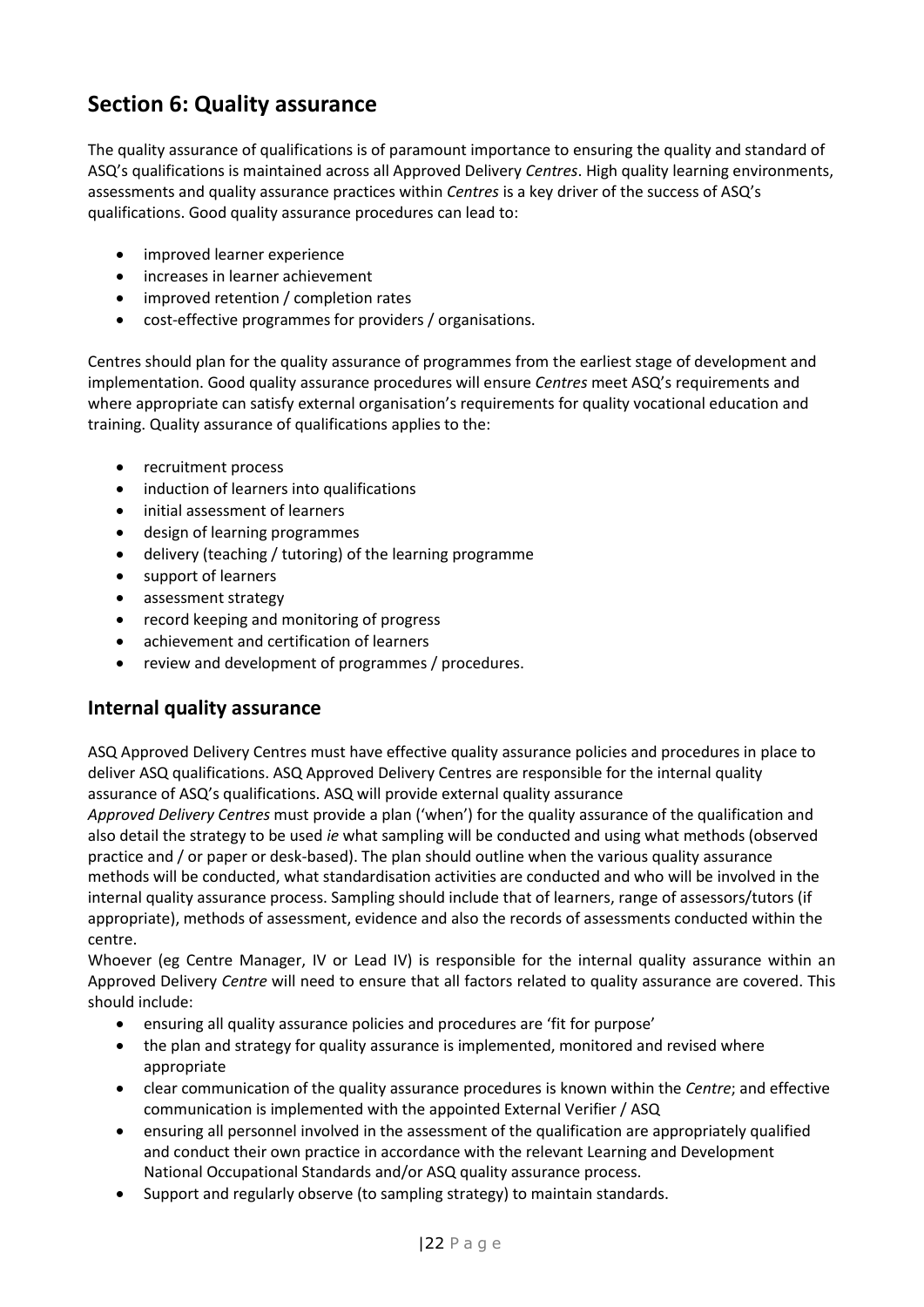### **The quality assurance workforce**

Internal Verifiers are an important part of the workforce within a *Centre* and should work integral to the delivery workforce. The role of the IV is extremely important with a *Centre* and they should provide guidance and support to assessors as well as ensure the quality of assessment is maintained.

### **Criteria for Internal Verifiers**

Internal Verifiers (or IVs) of the ASQ Level 2 Certificate in Coaching Golf must:

- Have current experience of conducting quality assurance in an education and training environment, and / hold a recognised quality assurance qualification such as the Level 4 Award in the Internal Quality Assurance of Assessment Processes and Practice or equivalent qualifications, for example, the V1 qualification or preceding D34 qualification or proof of registration to the qualification. **OR**
- Experience as an active IV (minimum 3 years' experience) together with relevant CPD and satisfactory reports from External Verifiers within the last 3 years. **Internal Verifiers;**
- Must be able to provide evidence of the knowledge, understanding and application of the qualification and assessment criteria for the occupational area being assessed and key skills at the appropriate level.
- Must have subject knowledge sufficient to support or challenge assessment decisions of the Assessors.
- Must be familiar with the approved centre and awarding body's requirements in relation to conducting assessment and internal verification, recording assessment and internal verification decisions and maintaining internal verification records in a confidential manner.
- Must be able to use plain language which is free from bias and appropriate to the qualification.
- Strong communication skills and the ability to work alone and as a team.
- Must be committed to equal opportunities in assessment and have the ability to translate this commitment into practice and a commitment to declare any conflict of Interest situation.
- Ability to manage time, prioritise work effectively and meet key deadlines

**Note:** Internal Verifiers cannot quality assure assessments that they have conducted.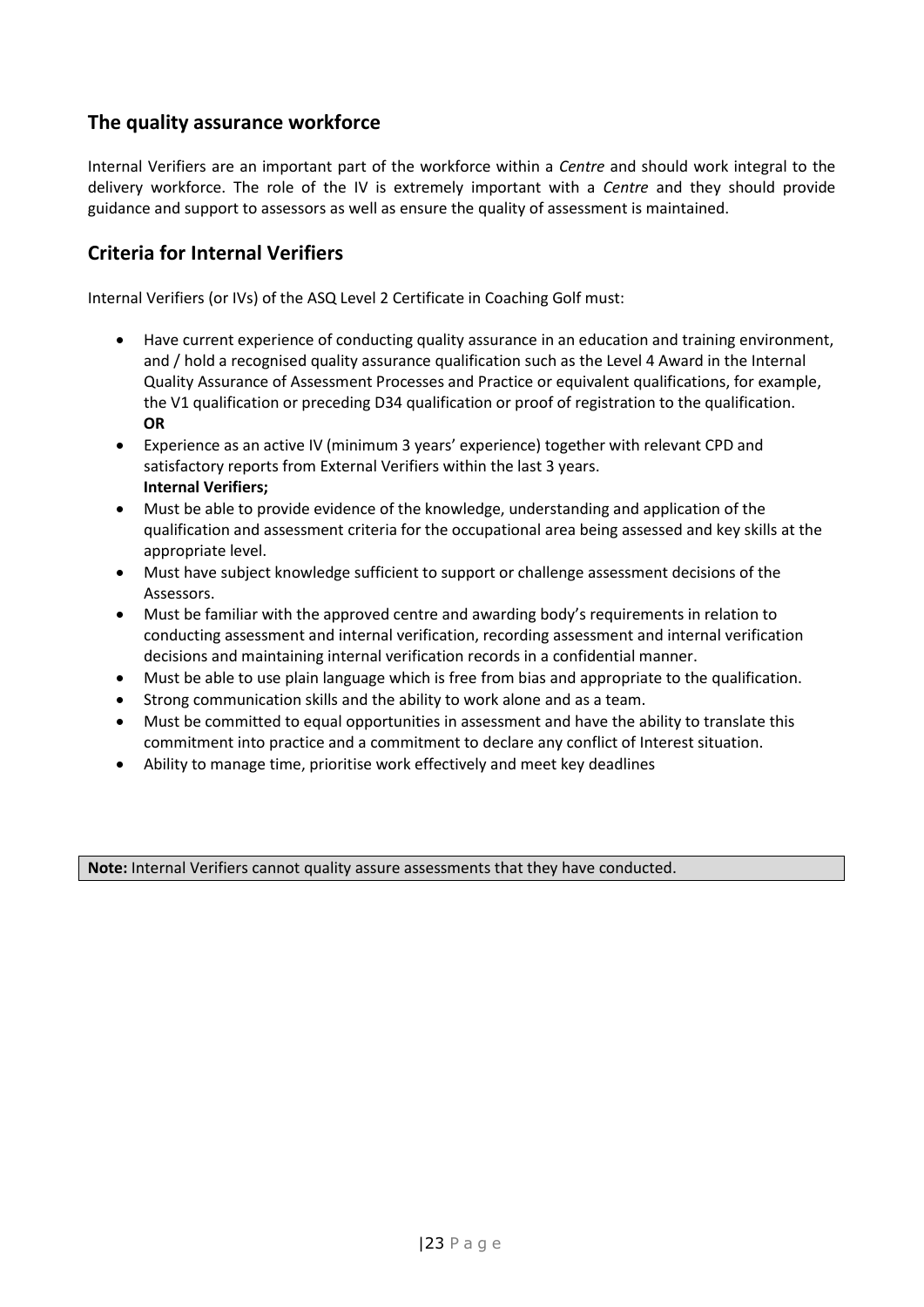## **Continuous Personal Development of IVs**

As is outlined for the delivery workforce, it is an expectation that the workforce involved in the quality assurance of qualifications within *Centres* remains current and continually delivers best practice relevant to the role. This commitment to continued good practice in the quality assurance of qualifications can include regulated or legislative requirements and / or standardisation events as well as dedicated opportunities to develop technical skills and knowledge relevant to the quality assurance role(s).

### **External Quality Assurance**

External quality assurance for the qualification will be provided by ASQ; a nominated External Verifier (or EV) will be appointed by ASQ when a *Centre* is approved to deliver the qualification. External quality assurance will include:

- approval of the *Centre*
- monitoring the delivery of the learning programme
- guidance and support to *Centres* in the delivery and assessment of the qualification
- monitoring of assessment practice
- monitoring of the internal quality assurance procedures.

ASQ conducts external quality assurance to ensure its qualifications are delivered, assessed and quality assured to the highest of standards. And specifically, to ensure that assessment practice within *Centres* is valid and reliable.